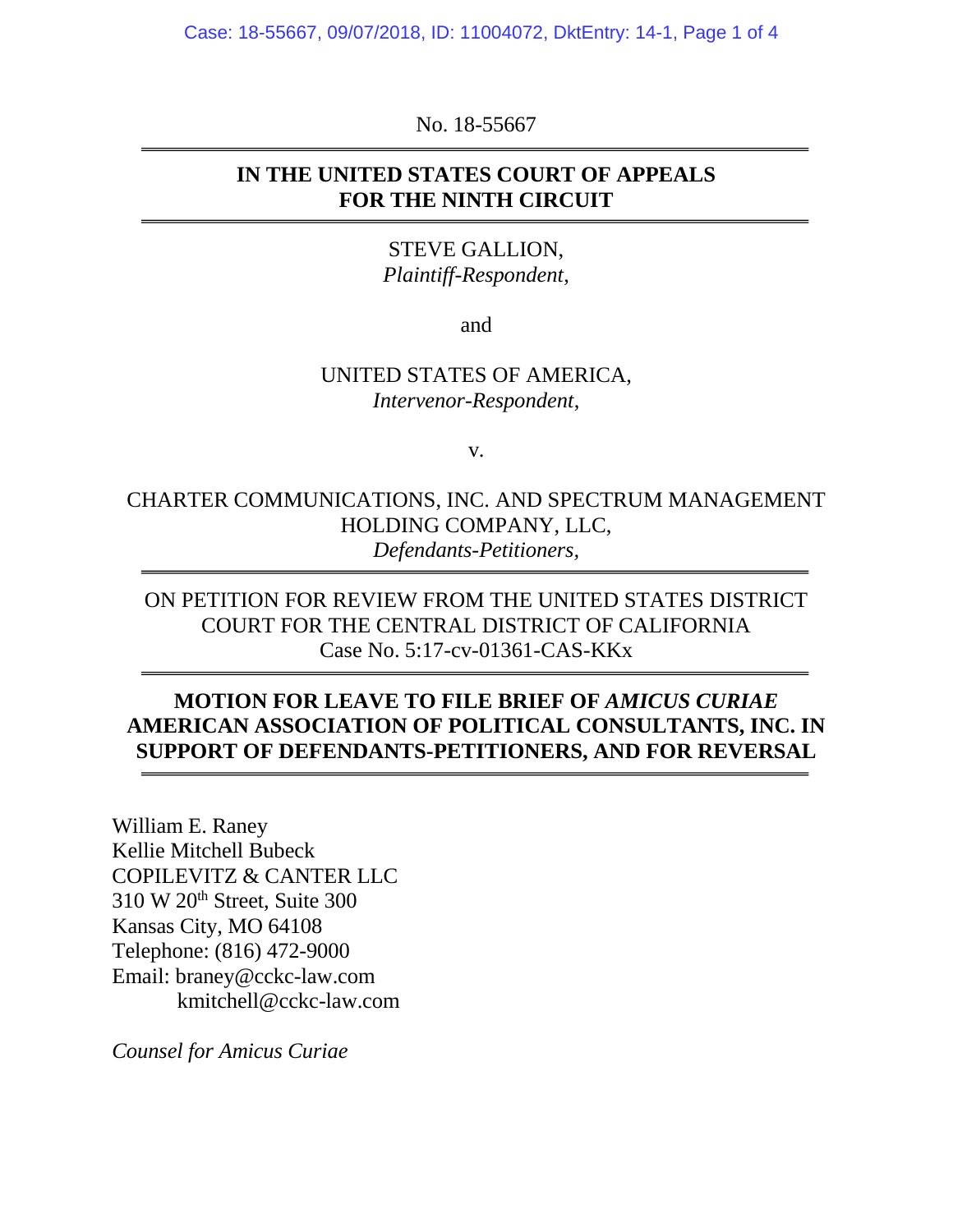American Association of Political Consultants ("AAPC") has asked for the consent of all parties to the filing of an amicus brief. Counsel for Charter Communications, Inc., ("Charter") consented to this brief. Counsel for Steve Gallion did not answer an email request for consent dated August 31, 2018, or return a phone call from William Raney to Adrian Bacon on September 5, 2018.

AAPC hereby moves for leave to file its amicus brief in this matter. The speech rights of its members could be affected by the outcome of this appeal, and it can provide the Court important perspective from speakers of fully-protected political speech regarding the effects of this appeal. The perspective of political speakers should be valuable to this Court.

This amicus brief argues that the Telephone Consumer Protection Act ("TCPA"), on its face, imposes an unconstitutional content-based restriction on speech.

WHEREFORE, AAPC moves for leave to file the attached proposed amicus brief.

Respectfully submitted this 7th day of September, 2018.

#### /s/ *William E. Raney*

William E. Raney Kellie Mitchell Bubeck COPILEVITZ & CANTER LLC 310 W 20th Street, Suite 300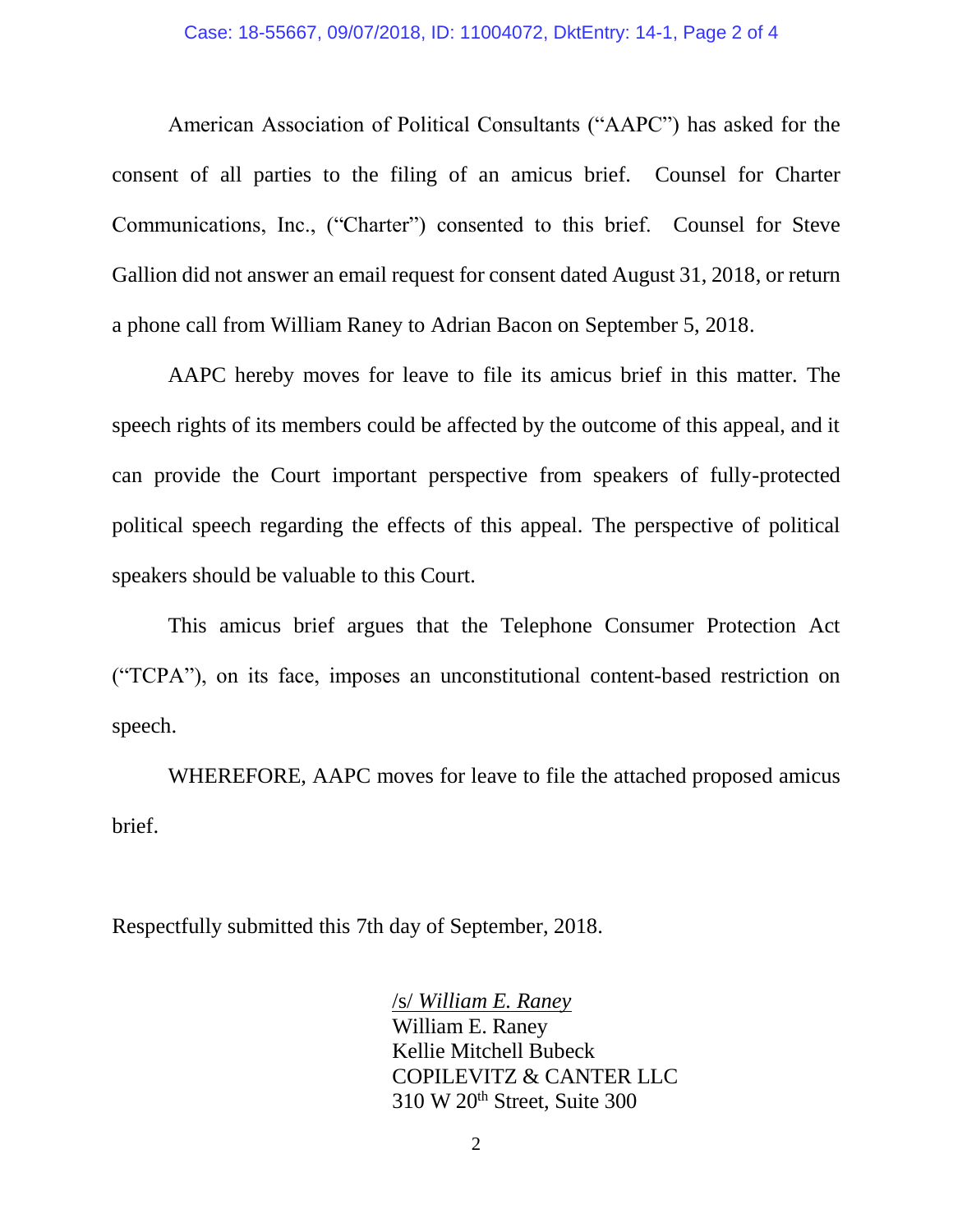Case: 18-55667, 09/07/2018, ID: 11004072, DktEntry: 14-1, Page 3 of 4

Kansas City, MO 64108 Telephone: (816) 472-9000 Email: braney@cckc-law.com kmitchell@cckc-law.com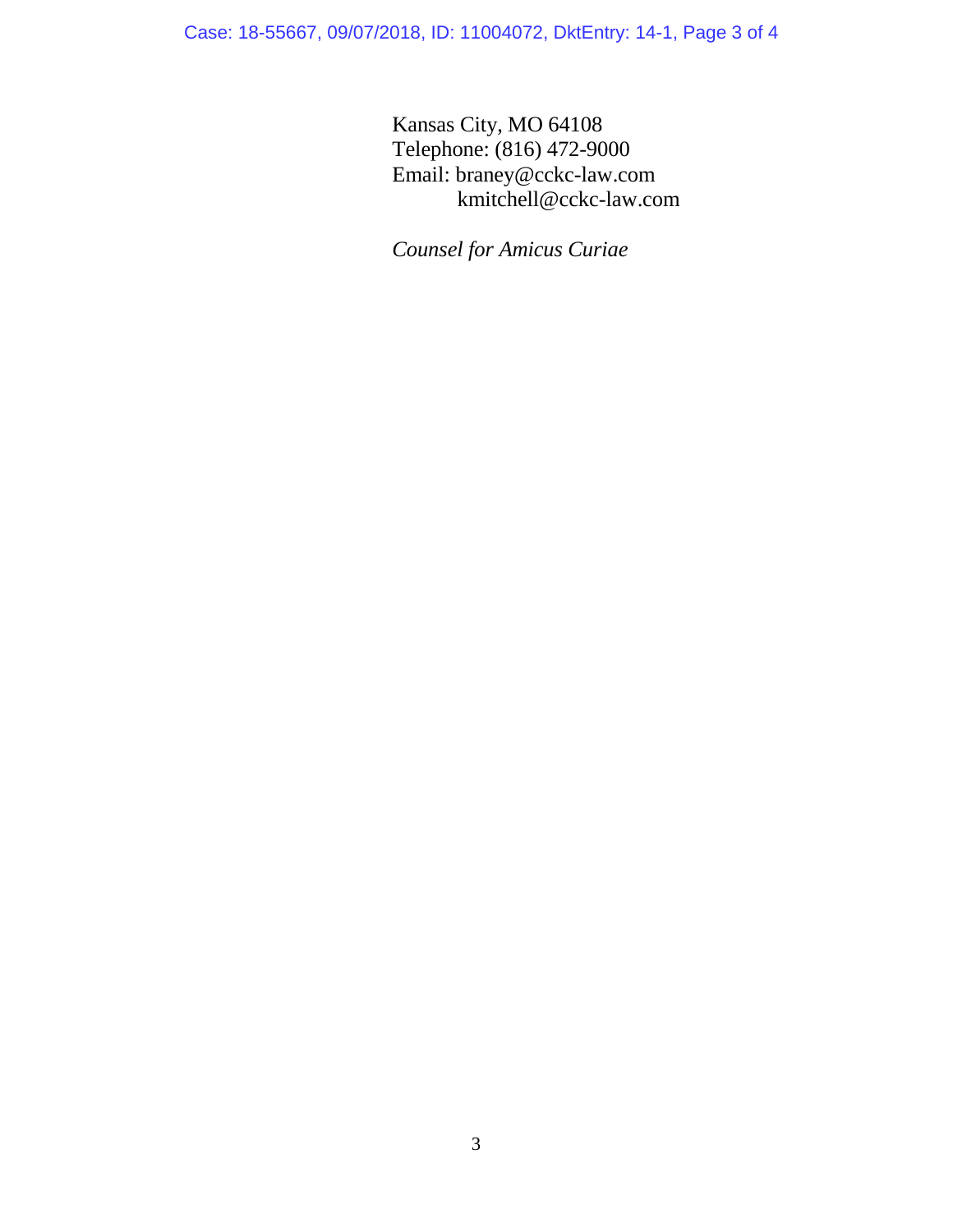## **CERTIFICATE OF SERVICE**

I certify that on the 7th day of September, 2018, I filed the foregoing document with the Clerk of the Court using the CM/ECF system that will automatically serve electronic copies upon all counsel of record.

> /s/ *William E. Raney*  William E. Raney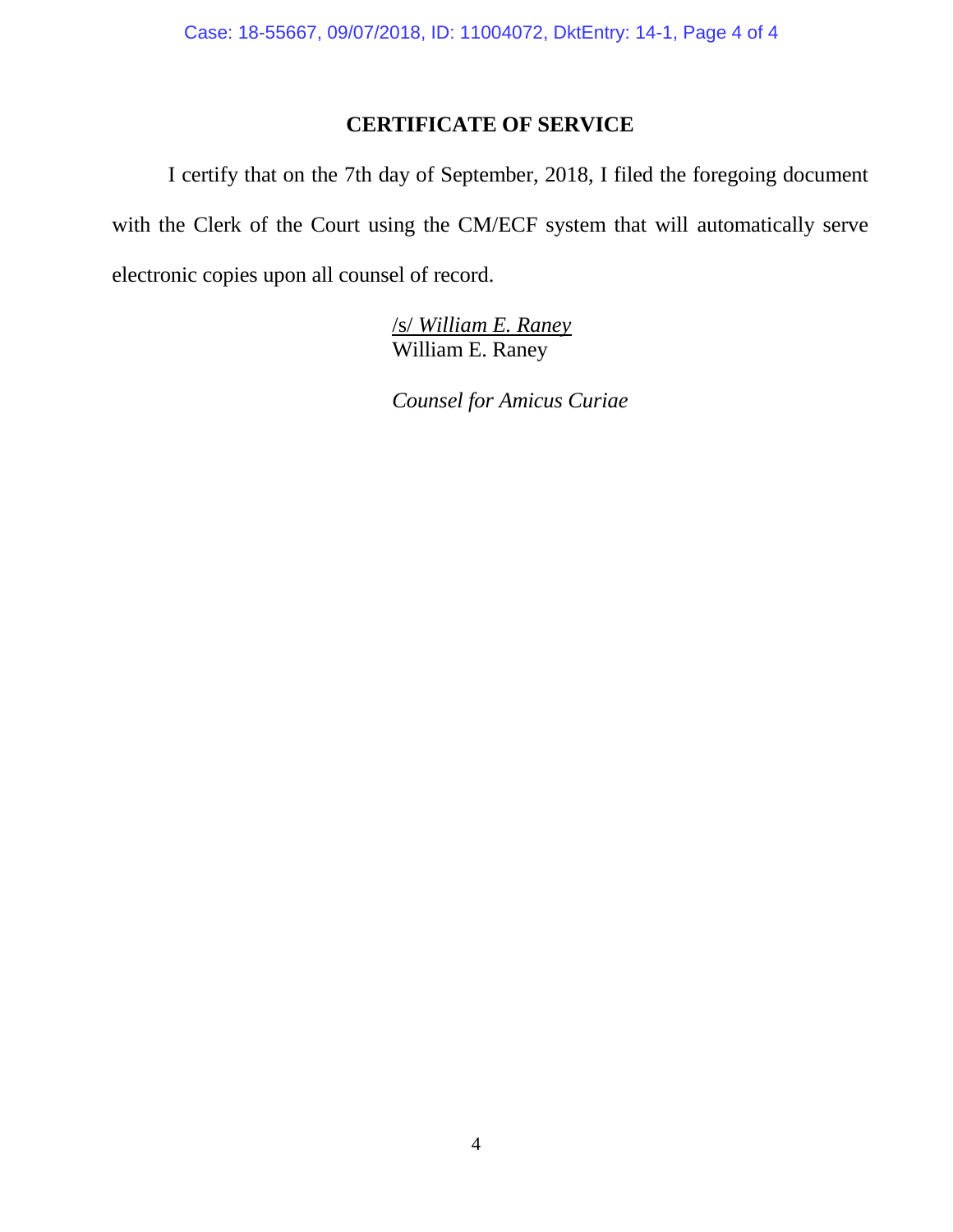Case: 18-55667, 09/07/2018, ID: 11004072, DktEntry: 14-2, Page 1 of 25

No. 18-55667

#### **IN THE UNITED STATES COURT OF APPEALS FOR THE NINTH CIRCUIT**

STEVE GALLION, *Plaintiff-Respondent*,

and

#### UNITED STATES OF AMERICA, *Intervenor-Respondent*,

v.

CHARTER COMMUNICATIONS, INC. AND SPECTRUM MANAGEMENT HOLDING COMPANY, LLC, *Defendants-Petitioners,* 

ON PETITION FOR REVIEW FROM THE UNITED STATES DISTRICT COURT FOR THE CENTRAL DISTRICT OF CALIFORNIA Case No. 5:17-cv-01361-CAS-KKx

### **BRIEF OF** *AMICUS CURIAE* **AMERICAN ASSOCIATION OF POLITICAL CONSULTANTS, INC. IN SUPPORT OF DEFENDANTS-PETITIONERS, AND FOR REVERSAL**

William E. Raney Kellie Mitchell Bubeck COPILEVITZ & CANTER LLC 310 W 20th Street, Suite 300 Kansas City, MO 64108 Telephone: (816) 472-9000 Email: braney@cckc-law.com kmitchell@cckc-law.com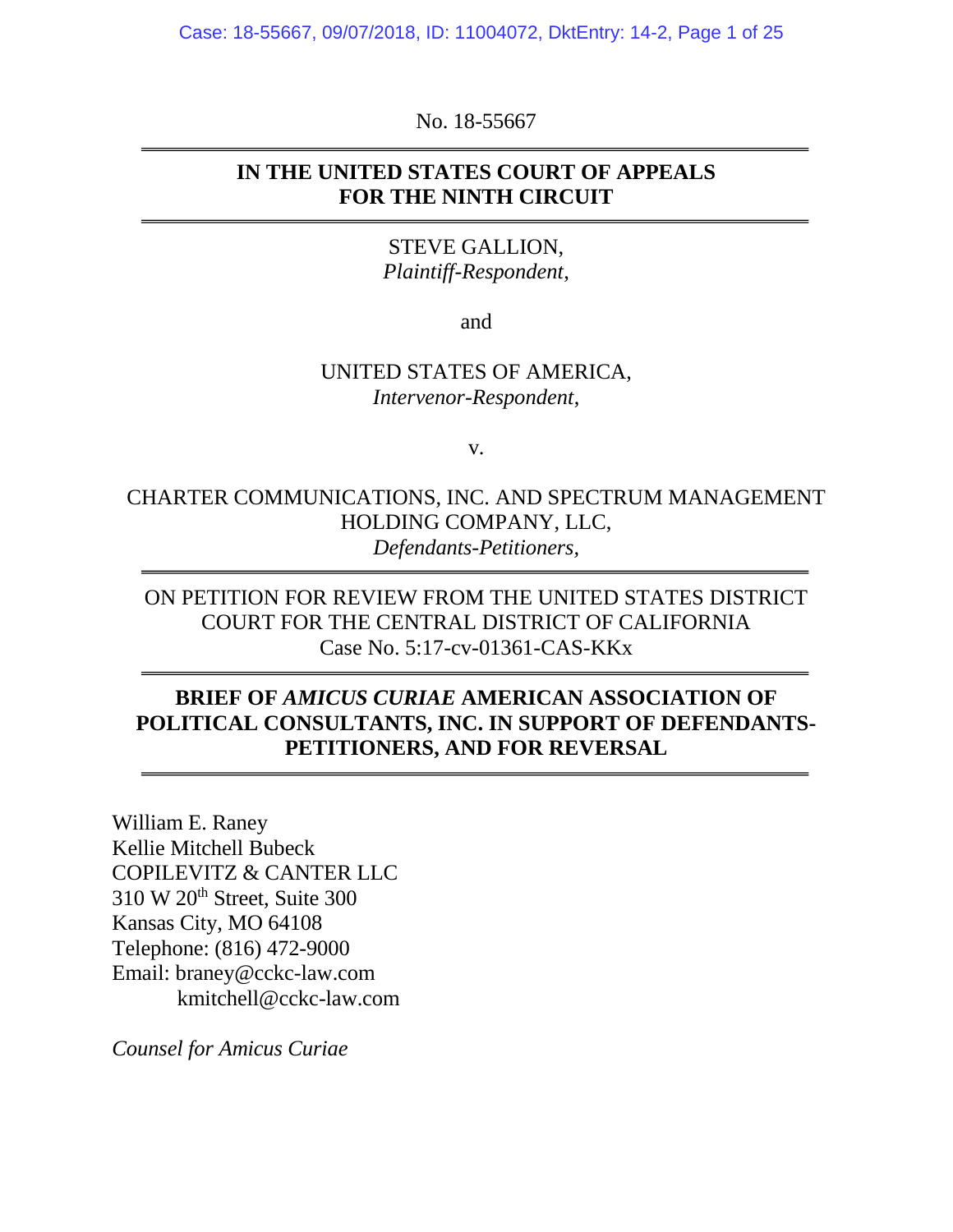## **CORPORATE DISCLOSURE STATEMENT**

<span id="page-5-0"></span>Pursuant to Federal Rule of Appellate Procedure 26.1 and Circuit Rule 26.1, Amicus Curiae American Association of Political Consultants, Inc. makes the following disclosure:

1. Is party/amicus a publicly held corporation or other publicly held entity?

No.

2. Does party/amicus have any parent corporations? If yes, identify all parent corporations, including grandparent and great-grandparent corporations.

No.

3. Is 10% or more of the stock of a party/amicus owned by a publicly held corporation or other publicly held entity? If yes, identify all such owners.

No.

4. Is there any other publicly held corporation or other publicly held entity that has a direct financial interest in the outcome of the litigation (Local Rule 26.1(b))? If yes, identify entity and nature of interest.

No.

5. Is party a trade association? (amici curiae do not complete this question) If yes, identify any publicly held member whose stock or equity value could be affected substantially by the outcome of the proceeding or whose claims the trade association is pursuing in a representative capacity, or state that there is no such member.

Not applicable as amici curiae do not complete this question.

6. Does this case arise out of a bankruptcy proceeding? If yes, identify any trustee and the members of any creditors' committee.

No.

Date: September 7, 2018 /s/ *William E. Raney* 

William E. Raney *Attorney for Amicus Curiae*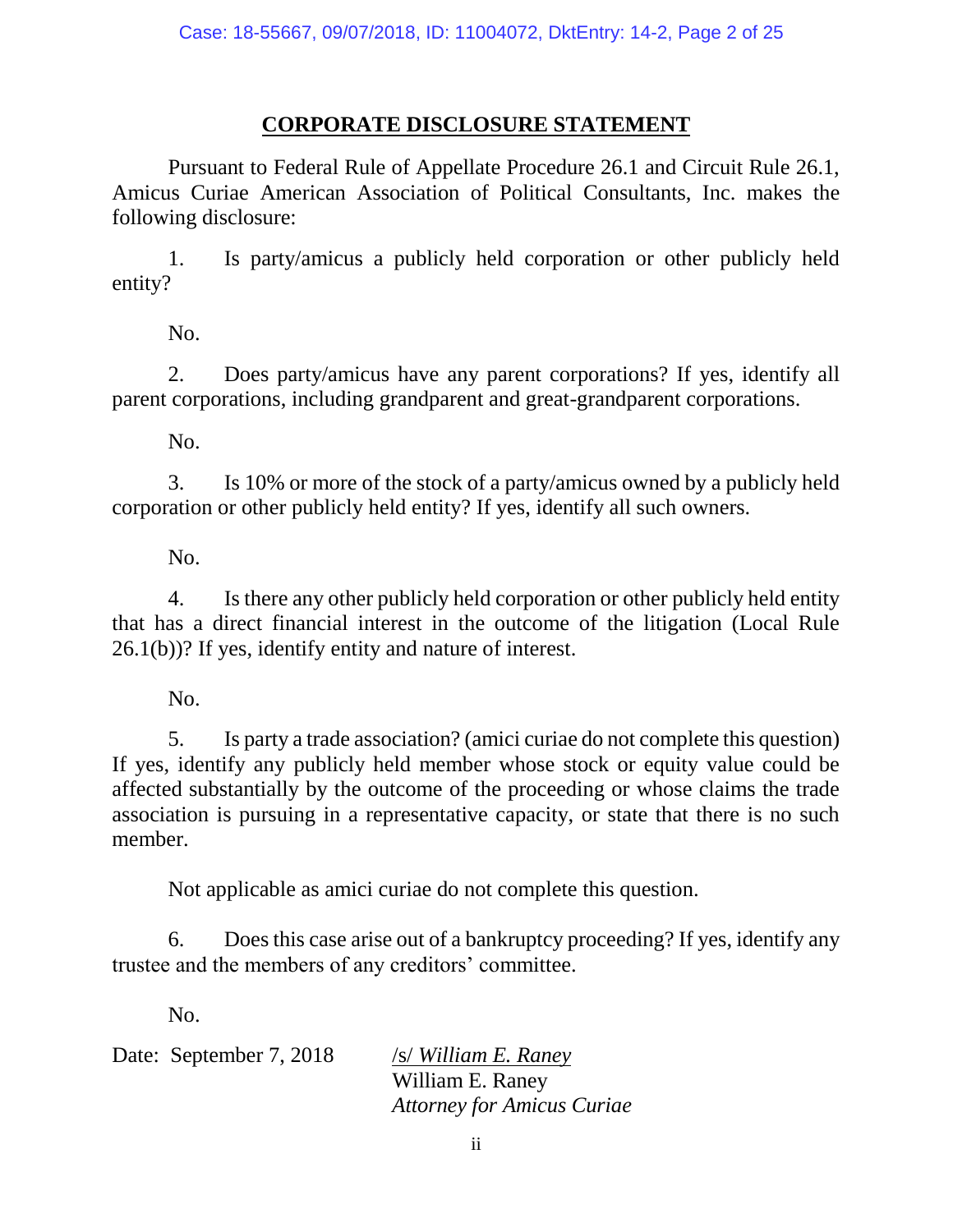# **TABLE OF CONTENTS**

<span id="page-6-0"></span>

| <b>STATEMENT OF INFORMATION REGARDING AMICUS CURIAE ix</b>                  |
|-----------------------------------------------------------------------------|
|                                                                             |
|                                                                             |
| The cell phone call ban silences fully-protected political speech1<br>I.    |
| A. The TCPA's cell phone call ban and its content-based exemptions1         |
|                                                                             |
| The cell phone call ban infringes on the consumer's right to be<br>Π.       |
| The cell phone call ban is content-based and cannot withstand strict<br>Ш.  |
| A. The cell phone call ban does not further a compelling governmental       |
| B. The cell phone call ban is not narrowly tailored to further a compelling |
| C. There are less restrictive alternatives than enforcement of the cell     |
| <b>CONCLUSION.</b>                                                          |
|                                                                             |
|                                                                             |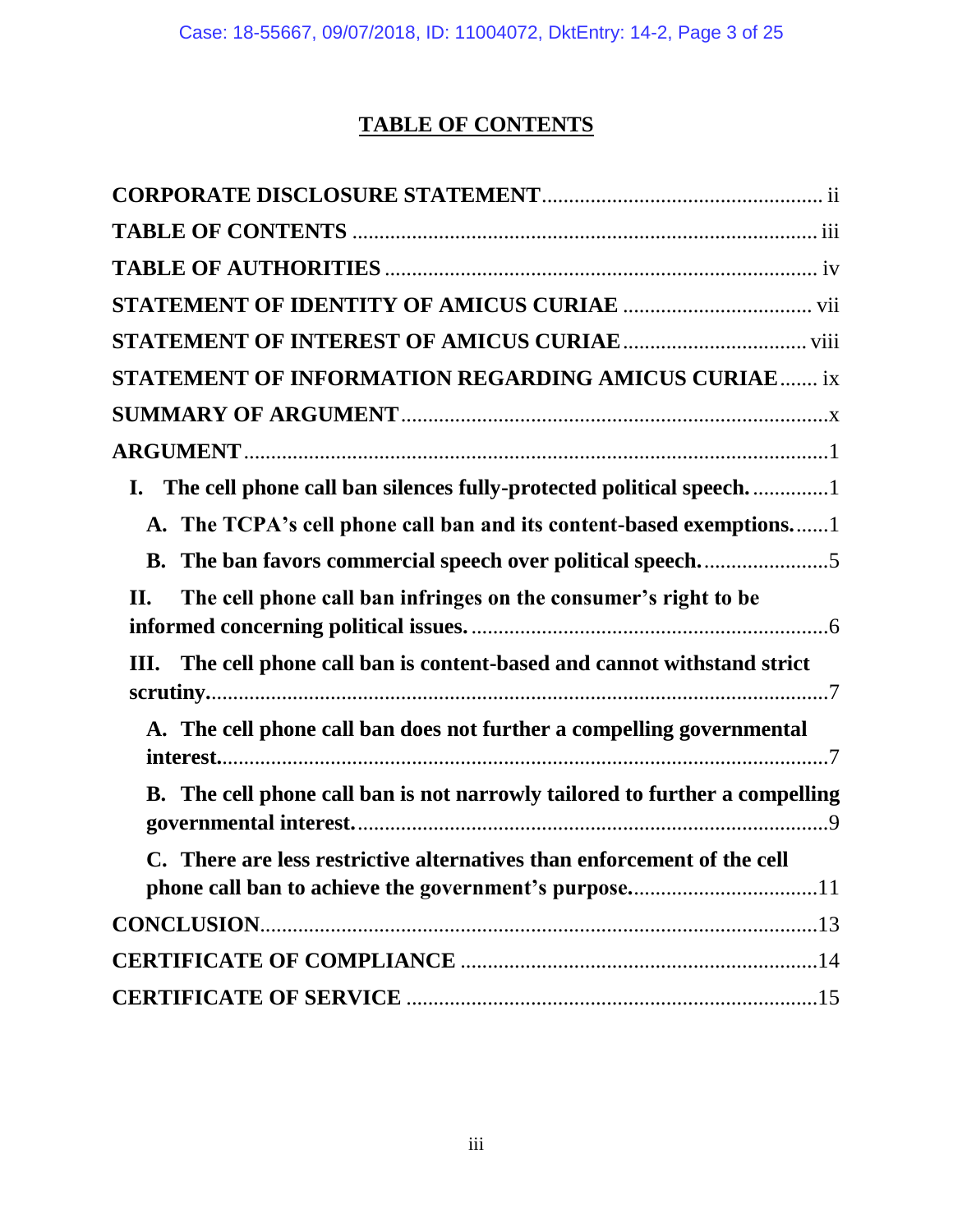# **TABLE OF AUTHORITIES**

## <span id="page-7-0"></span>**Cases**

| Am. Ass'n. of Political Consultants v. Sessions,                            |
|-----------------------------------------------------------------------------|
| 2017 U.S. Dist. LEXIS 36877 (E.D.N.C., Mar. 15, 2017), appeal docketed, No. |
|                                                                             |
| Ashcroft v. ACLU,                                                           |
|                                                                             |
| <i>Boos v. Barry,</i>                                                       |
|                                                                             |
| Brickman v. Facebook, Inc.,                                                 |
|                                                                             |
| Buckley v. Valeo,                                                           |
|                                                                             |
| Cahaly v. Larosa,                                                           |
|                                                                             |
| Carey v. Brown,                                                             |
|                                                                             |
| Carey v. Fed. Elec. Comm'n.,                                                |
|                                                                             |
| Citizens United v. Fed. Election Comm'n,                                    |
|                                                                             |
| Fed. Election Comm'n v. Wis. Right to Life, Inc.,                           |
|                                                                             |
|                                                                             |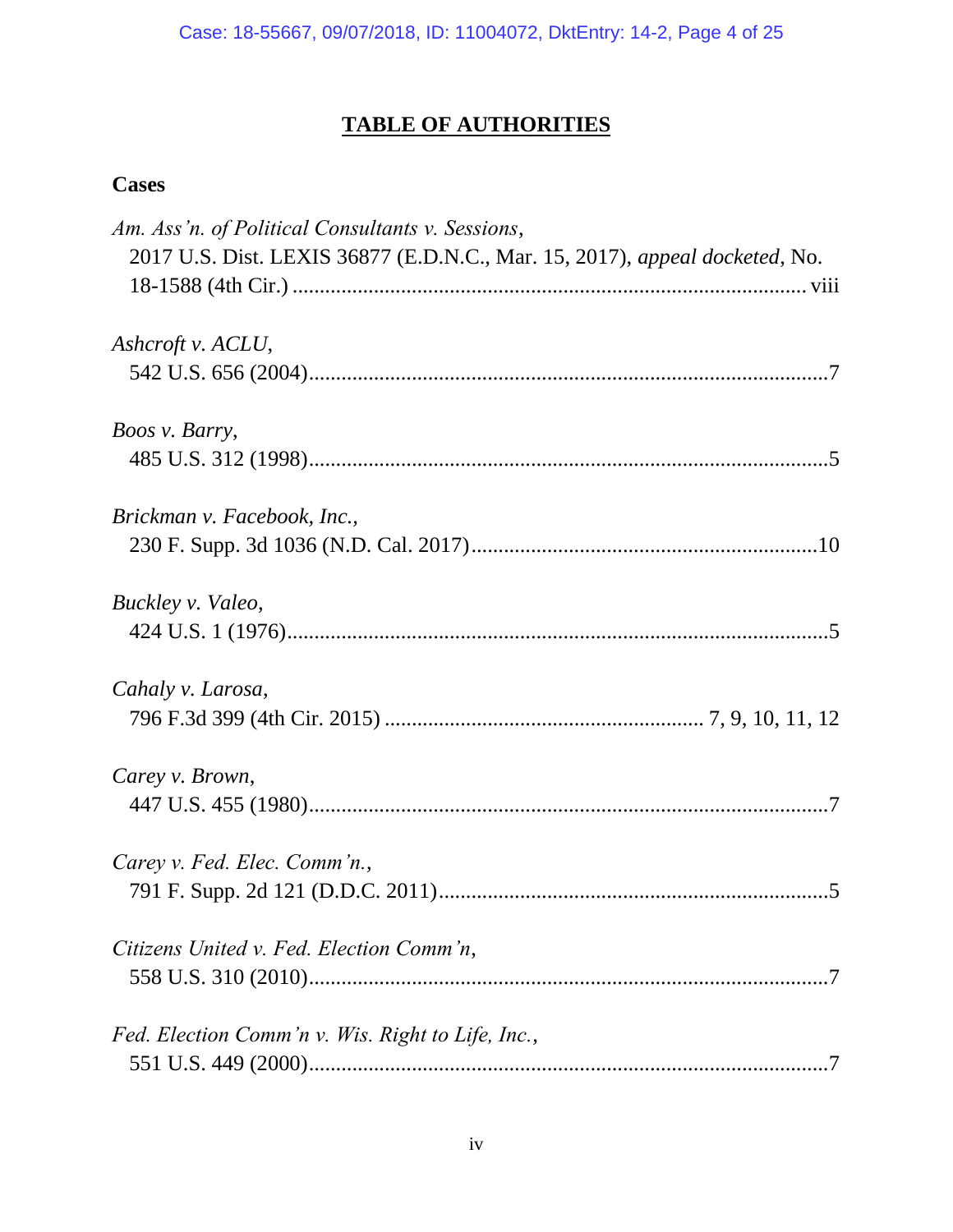## Case: 18-55667, 09/07/2018, ID: 11004072, DktEntry: 14-2, Page 5 of 25

| <i>Frisby v. Schultz,</i>                                                                               |
|---------------------------------------------------------------------------------------------------------|
| Gallion v. Charter Communs., Inc.,                                                                      |
| Holt v. Hobbs,                                                                                          |
| McIntyre v. Ohio Elec. Comm'n.,                                                                         |
|                                                                                                         |
| Metromedia, Inc. v. City of San Diego,                                                                  |
| Reed v. Town of Gilbert,                                                                                |
| Shamblin v. Obama for Am.,<br>No. 8:13-cv-2428, 2015 U.S. Dist. Lexis 54849 (M.D. Fla. Apr. 27, 2015) 1 |
| Thorne v. Donald J. Trump for President, Inc.,                                                          |
| United States v. Playboy Entm't Group,                                                                  |
| Williams-Yulee v. Fla. Bar,                                                                             |
| <b>Statutes</b>                                                                                         |
|                                                                                                         |
|                                                                                                         |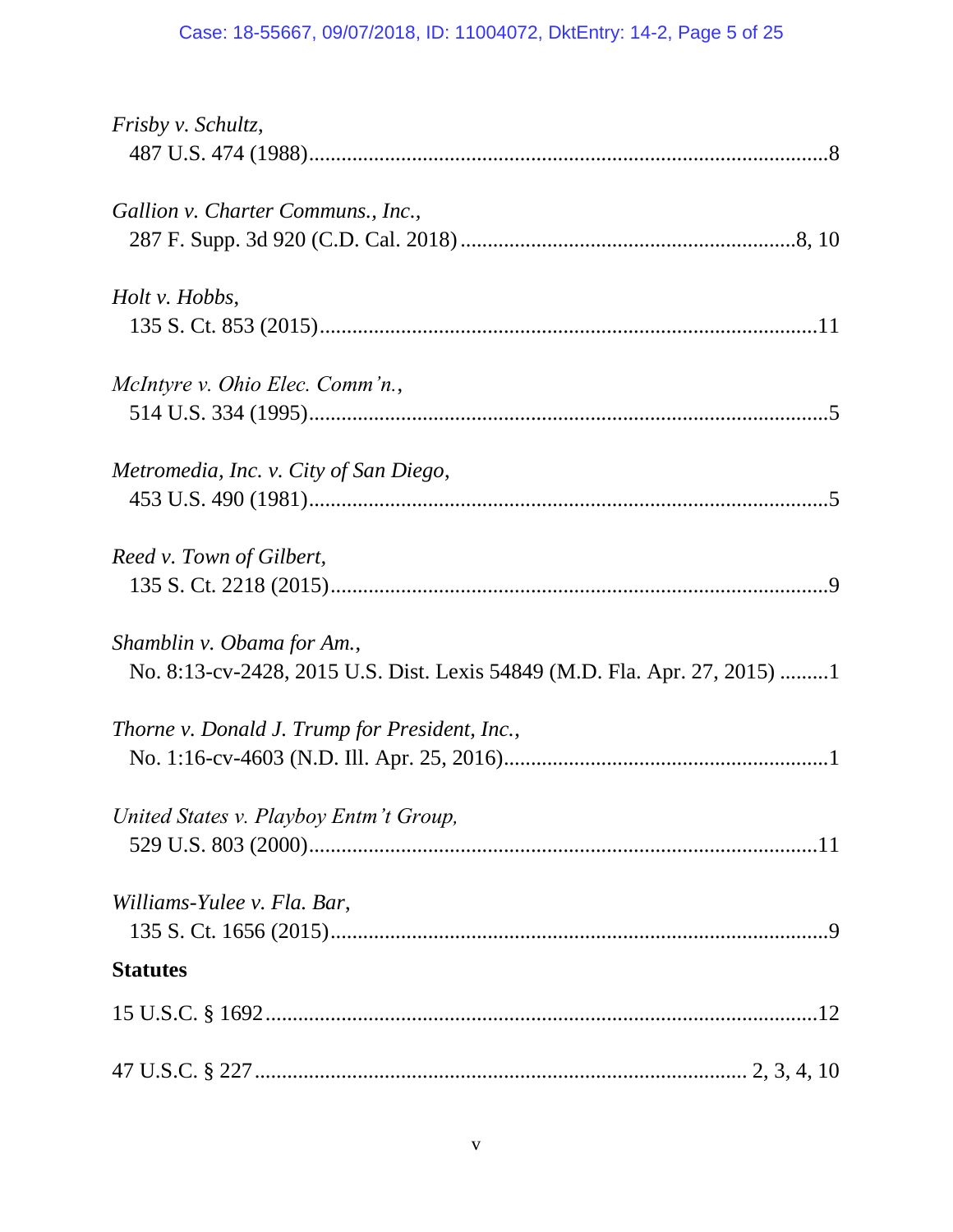## Case: 18-55667, 09/07/2018, ID: 11004072, DktEntry: 14-2, Page 6 of 25

| <b>Other Authorities</b>                                                                                                                                                                                                                                                                                  |
|-----------------------------------------------------------------------------------------------------------------------------------------------------------------------------------------------------------------------------------------------------------------------------------------------------------|
|                                                                                                                                                                                                                                                                                                           |
| Bipartisan Budget Act of 2015, Pub. L. No. 114-74, tit. 3, § 301(a), 129 Stat. 584                                                                                                                                                                                                                        |
| In re Rules and Regulations Implementing the Tel. Consumer Prot. Act of 1991 et                                                                                                                                                                                                                           |
| In the Matter of Cargo Airline Association Petition for Expedited Declaratory                                                                                                                                                                                                                             |
| In the Matter of GroupMe, Inc. / Skype Communications S.A.R.L., 29 FCC Rcd                                                                                                                                                                                                                                |
| National Public Radio, The Daredevils Without Landlines – And Why Health<br>Experts Are Tracking Them, ALL TECH CONSIDERED (May 4, 2017, 12:01 AM),<br>https://www.npr.org/sections/alltechconsidered/2015/12/03/458225197/the-<br>daredevils-without-landlines-and-why-health-experts-are-tracking-them6 |
| Tel. Consumer Prot. Act of 1991, Pub. L. No. 102-243, 105 Stat. 2394 (1991)2, 8                                                                                                                                                                                                                           |
| <b>Rules</b>                                                                                                                                                                                                                                                                                              |
|                                                                                                                                                                                                                                                                                                           |
|                                                                                                                                                                                                                                                                                                           |
| <b>Constitutional Provisions</b>                                                                                                                                                                                                                                                                          |
|                                                                                                                                                                                                                                                                                                           |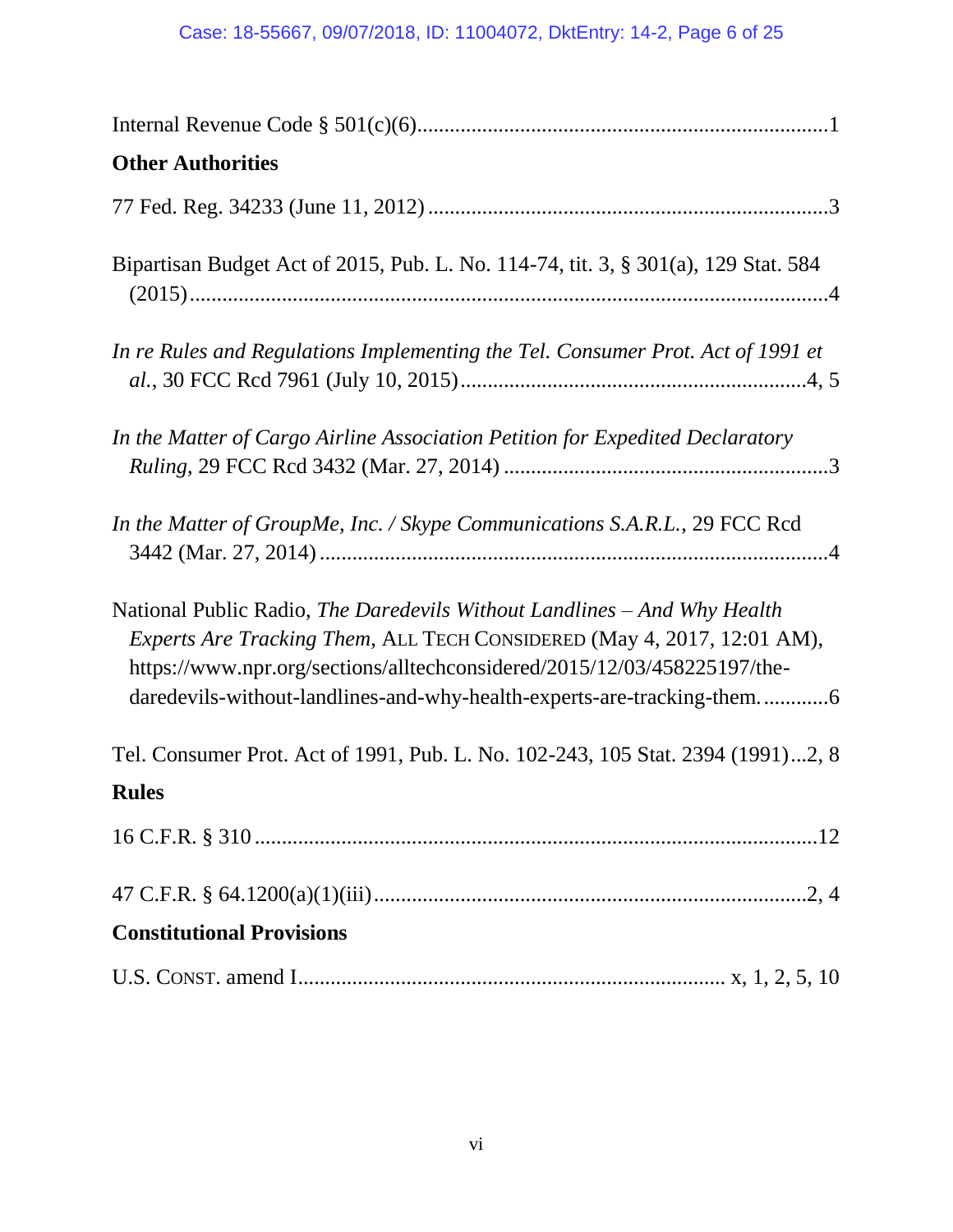## **STATEMENT OF IDENTITY OF AMICUS CURIAE**

<span id="page-10-0"></span>The American Association of Political Consultants ("AAPC") is the largest association of political and public affairs professionals in the world, with over 1350 members. Members include campaign managers, political consultants, lobbyists, and many more, ranging from the local level to the white house, and all varying between Republican, Democrat, and Independent views. Although this association consists of a very diverse group, it has one goal, to improve democracy.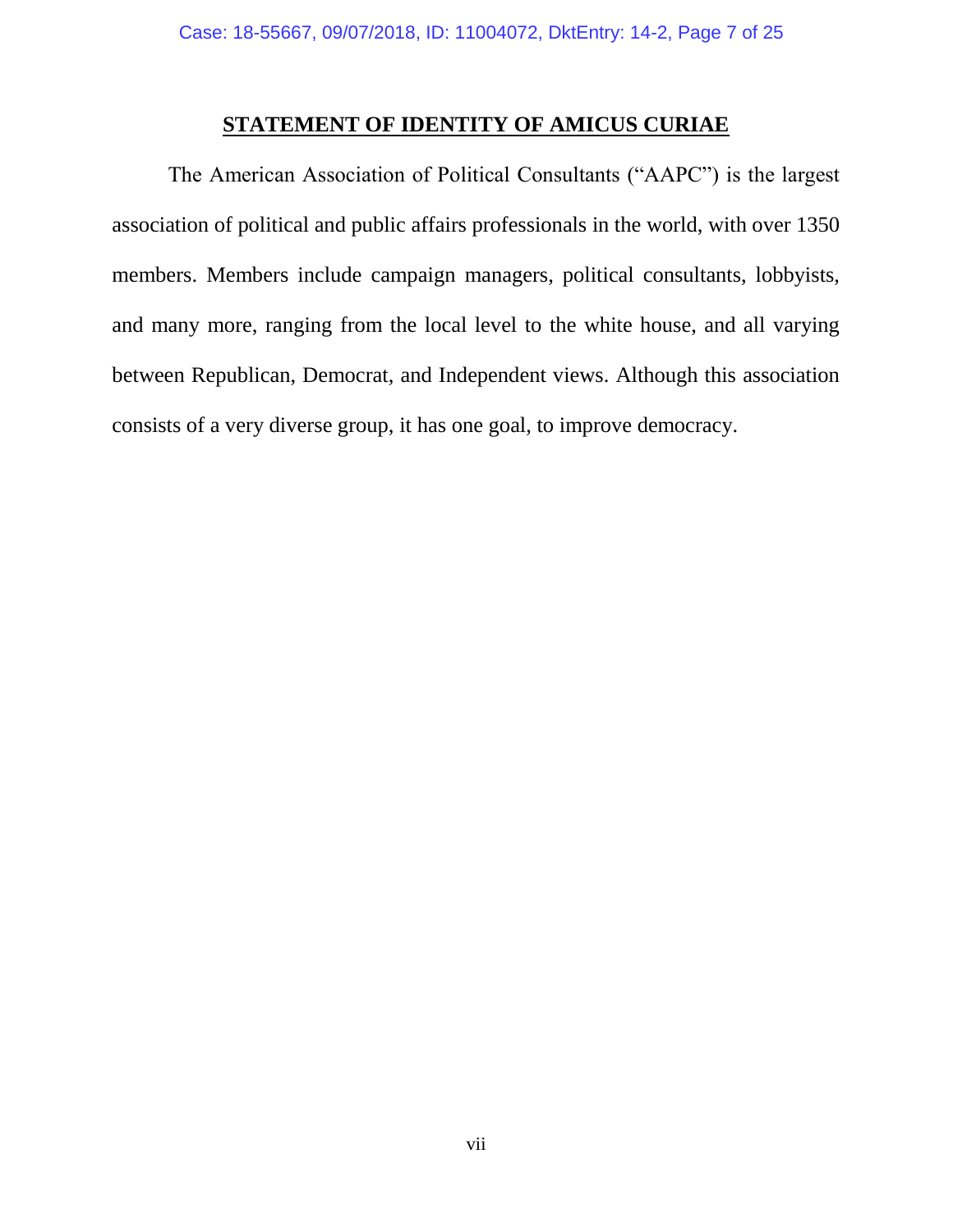#### **STATEMENT OF INTEREST OF AMICUS CURIAE**

<span id="page-11-0"></span>AAPC is interested in this case because the cell phone ban is having nationwide effects on campaign awareness, fundraising, and political information. AAPC has filed its own challenge to the TCPA cell phone call ban currently before the Fourth Circuit Court of Appeals. *Am. Ass'n. of Political Consultants v. Sessions*, 2017 U.S. Dist. LEXIS 36877 (E.D.N.C., Mar. 15, 2017), *appeal docketed*, No. 18- 1588 (4th Cir.). With its members' thousands of combined years of political experience, AAPC is qualified to take the stances set forth is this brief, and feels its arguments of this ban in regards to political calling will benefit the court in making its decision.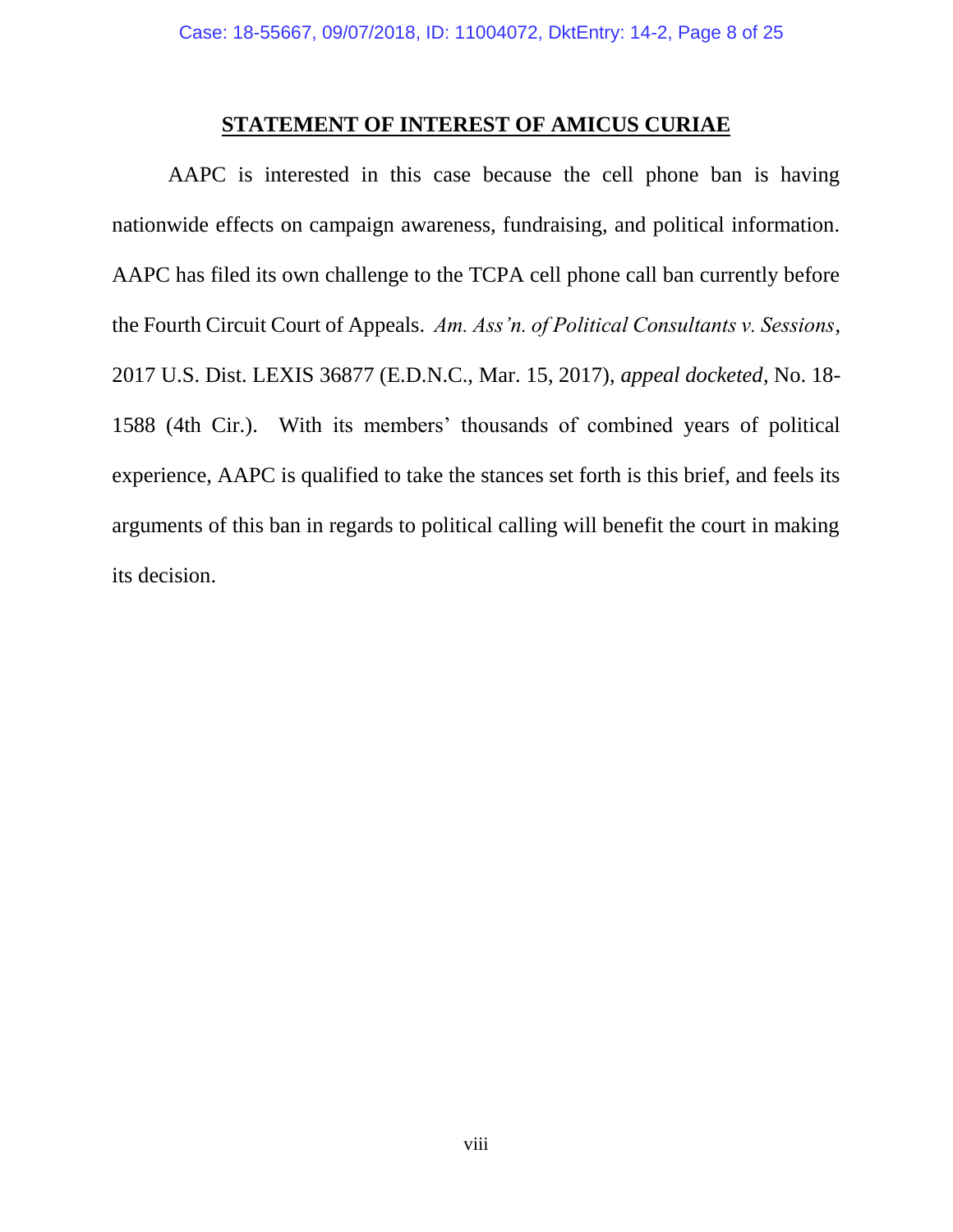### <span id="page-12-0"></span>**STATEMENT OF INFORMATION REGARDING AMICUS CURIAE**

No party's counsel authored the brief in whole or in part; no party's counsel contributed money that was intended to fund preparing or submitting the brief; and no other party – other than the amicus curiae, its members, or its counsel – contributed money that was intended to fund preparing or submitting the brief.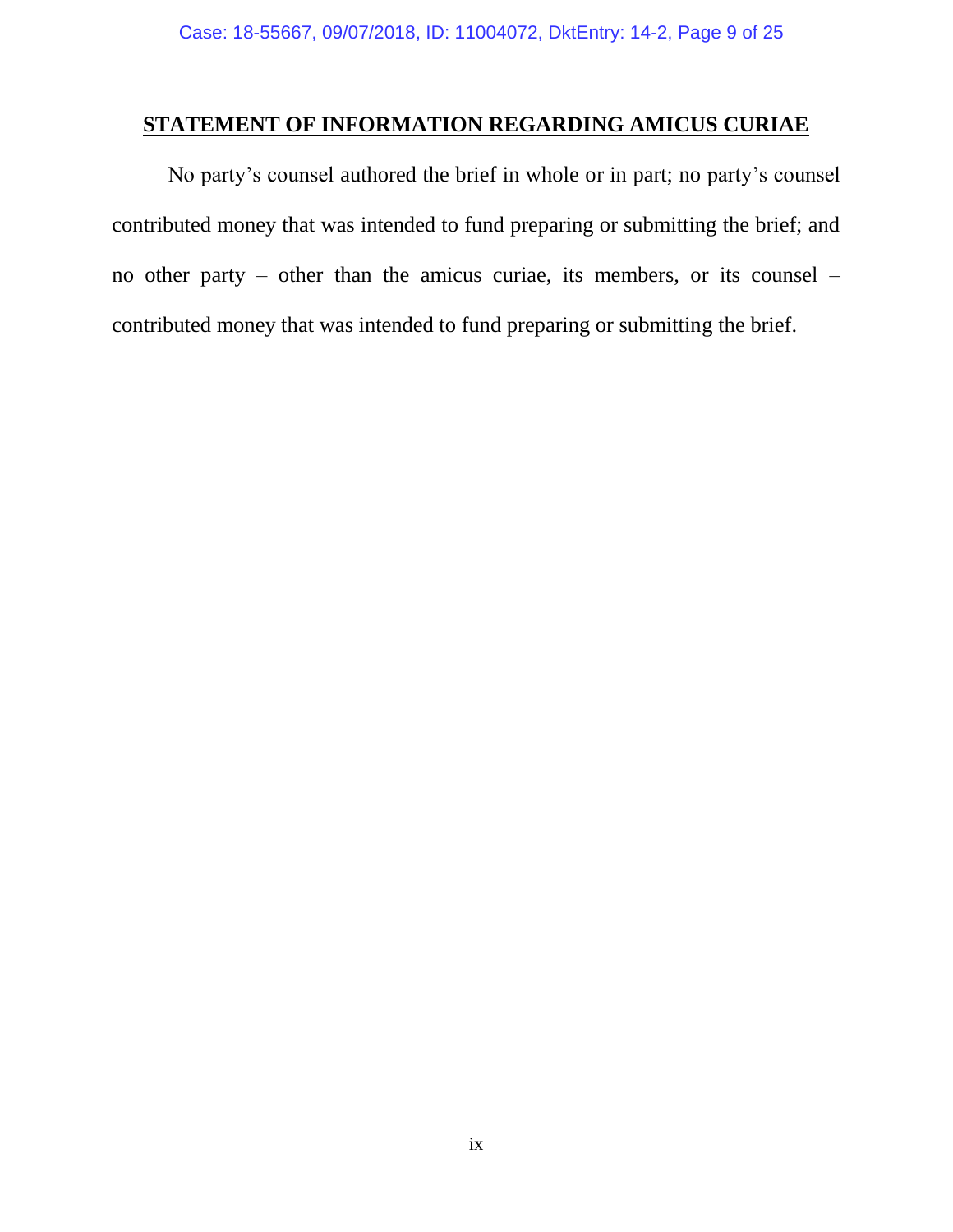#### **SUMMARY OF ARGUMENT**

<span id="page-13-0"></span>The TCPA's cell phone ban, 47 U.S.C.  $\S$  227(B)(1)(a)(iii), infringes on the First Amendment's protection of speech, especially that of political speech, and is inconsistent with other courts' opinions that the government cannot favor commercial speech over that of noncommercial speech.

The cell phone ban infringes on the right of consumers to be informed. Because more than half of the population no longer own landlines, the cell phone call ban improperly shapes political debate, as it controls what consumers are able to hear.

Finally, cell phone ban is content-based, and cannot withstand strict scrutiny. This ban is not compelling a substantial government interest, it is not narrowly based, and there are less restrictive alternatives that will work better than the ban itself.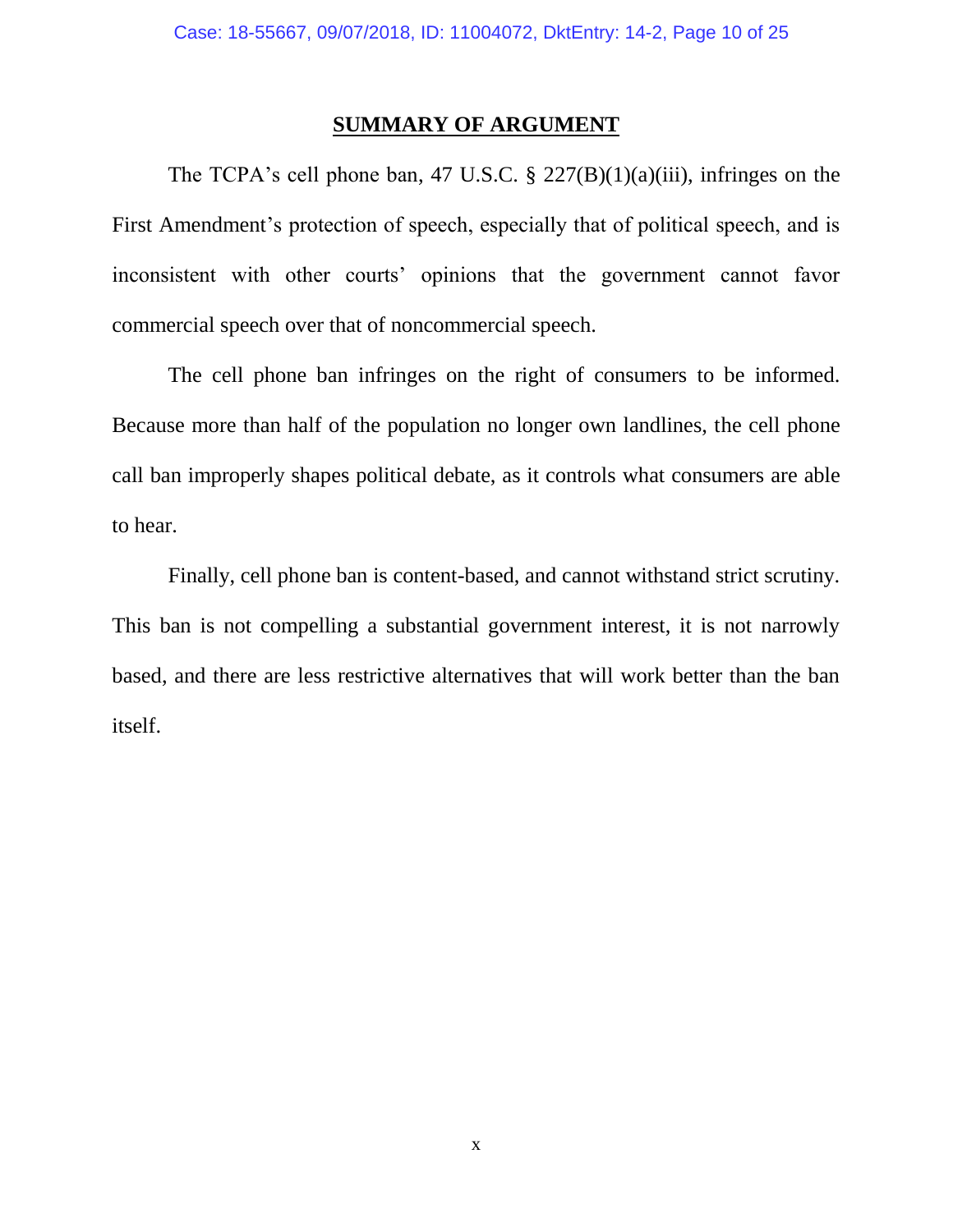#### **ARGUMENT**

<span id="page-14-0"></span>The cell phone call ban violates the First Amendment because it is contentbased and cannot withstand strict scrutiny.

#### <span id="page-14-1"></span>**I. The cell phone call ban silences fully-protected political speech.**

Plaintiff AAPC is a bipartisan, nonprofit association of political professionals located in McLean, Virginia and organized under  $\S$  501(c)(6) of the Internal Revenue Code ("IRC"). AAPC provides education for its members and advocates for the protection of political free speech. AAPC members include political fundraisers, organizers, and persons who conduct and analyze political polls, i.e. political pollsters and opinion researchers. AAPC members make calls to persons on their cell phones to solicit political donations and to advise on political and governmental issues. AAPC members would make these calls to persons who did not provide prior express consent to them using an automatic telephone dialing system ("ATDS"), artificial or prerecorded voice but for the cell phone call ban and the credible threat and potential for prosecution by the federal government, states, or private persons or classes of persons<sup>1</sup>.

### <span id="page-14-2"></span>**A. The TCPA's cell phone call ban and its content-based exemptions.**

 $\overline{\phantom{a}}$ 

<sup>&</sup>lt;sup>1</sup> Our sitting President and our past President's campaign organization have been defendants in TCPA lawsuits seeking class action status. *Thorne v. Donald J. Trump for President, Inc.*, No. 1:16-cv-4603 (N.D. Ill. Apr. 25, 2016); *Shamblin v. Obama for Am.*, No. 8:13-cv-2428, 2015 U.S. Dist. Lexis 54849, \*18 (M.D. Fla. Apr. 27, 2015).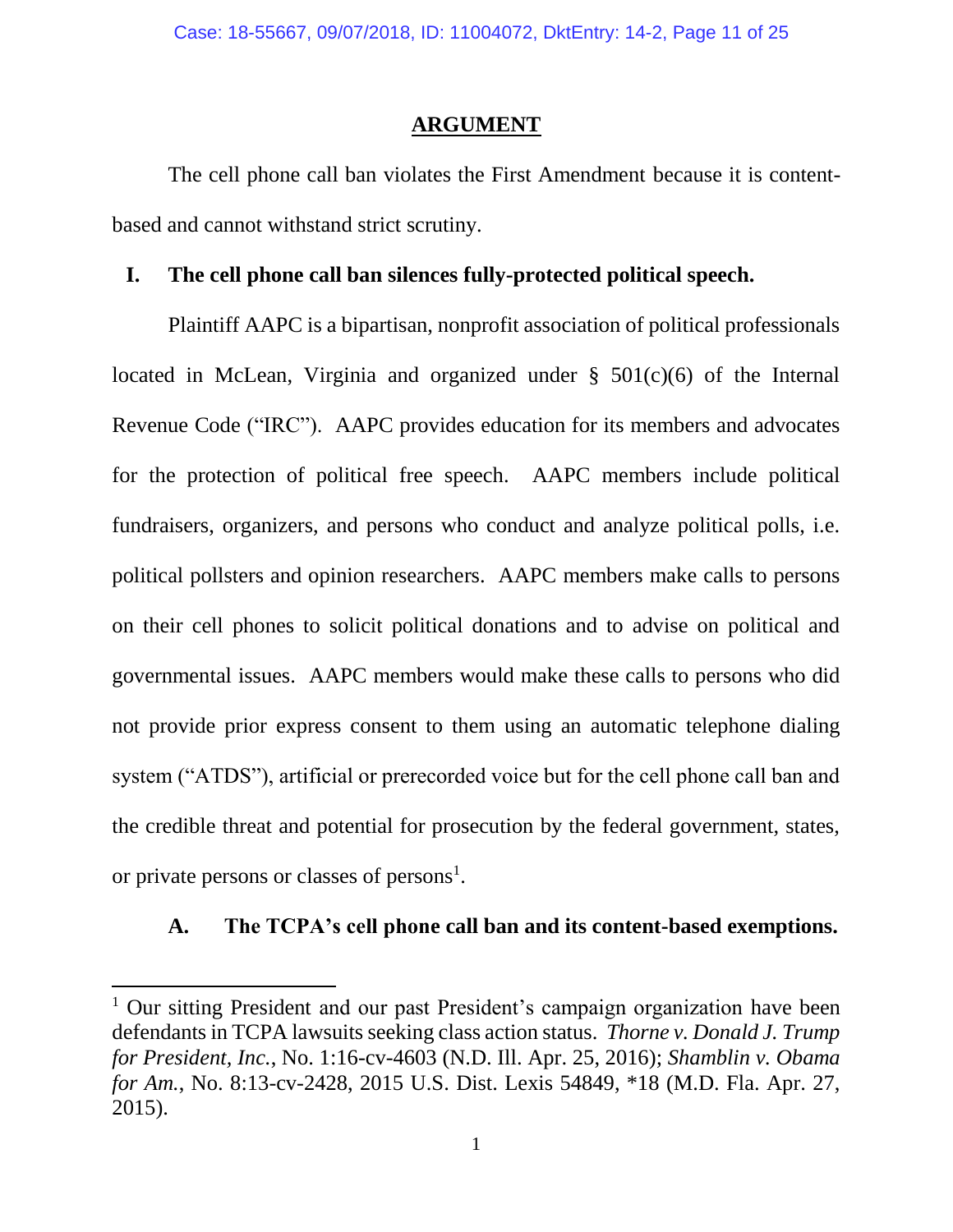Congress passed the TCPA in 1991 as Pub. L. No. 102-243, 105 Stat. 2394 (codified at 47 U.S.C. § 227) to protect telephone subscribers' privacy rights in connection with commercial telephone solicitations.

Congress instructed the FCC to account for the "free speech protections embodied in the First Amendment of the Constitution" when considering the impact of any restrictions on noncommercial communications. TCPA, Pub. L. 102-243, §

2(13).

The TCPA states:

It shall be unlawful for any person within the United States, or any person outside the United States if the recipient is within the United States—

(A) to make any call (other than a call made for emergency purposes or made with the prior express consent of the called party) using any automatic telephone dialing system or an artificial or prerecorded voice--

…

(iii) to any telephone number assigned to a paging service, cellular telephone service, specialized mobile radio service, or other radio common carrier service, or any service for which the called party is charged for the call, unless such call is made solely to collect a debt owed to or guaranteed by the United States;

47 U.S.C. § 227(b)(1)(A)(iii); 47 C.F.R. § 64.1200(a)(1)(iii) (the "cell phone call ban").

The TCPA defines "automatic telephone dialing system" ("ATDS") as "equipment which has the capacity to store or produce telephone numbers to be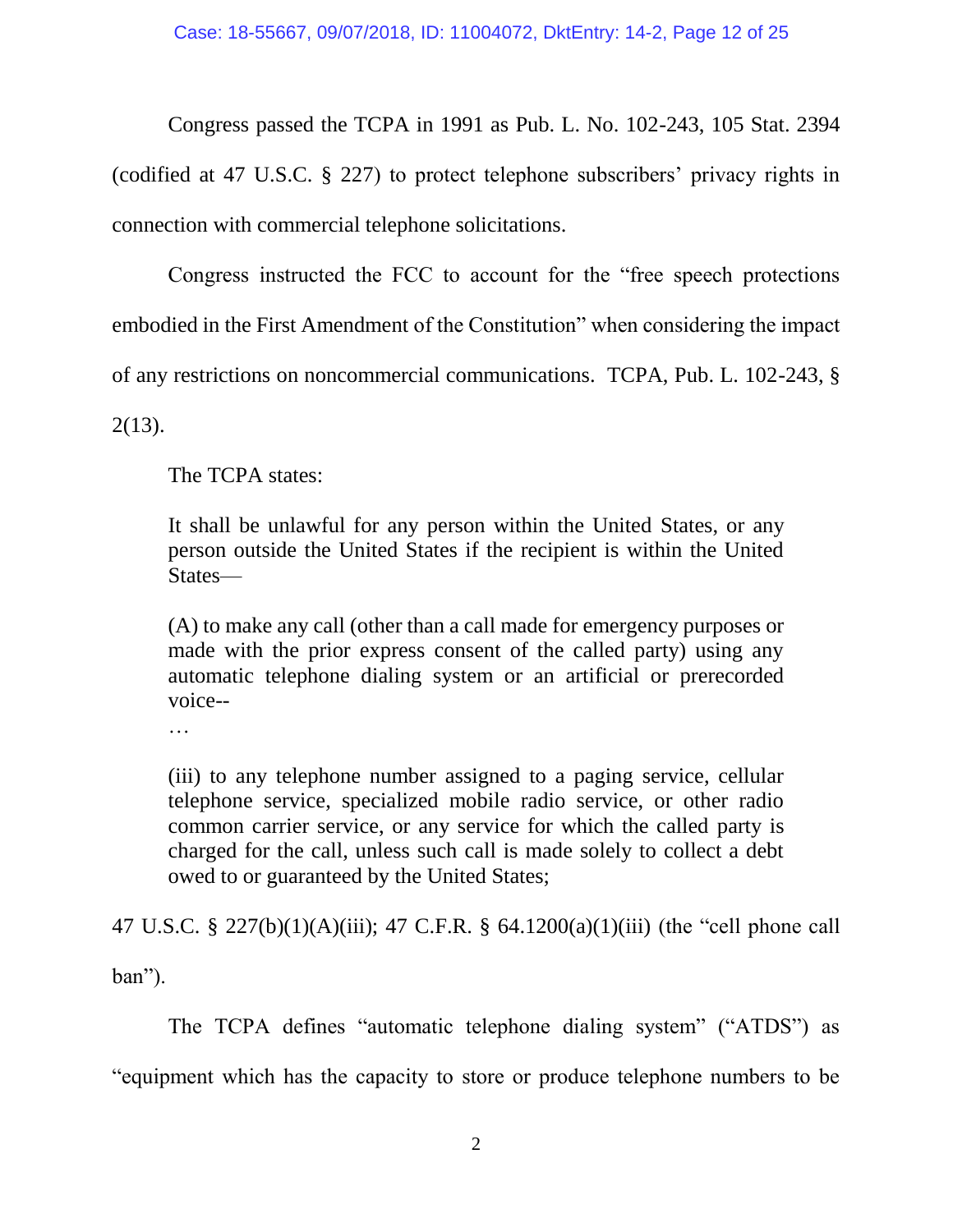called, using a random or sequential number generator; and to dial such numbers." 47 U.S.C. § 227(a)(1).

Since 1992, the FCC and Congress have passed at least six exemptions to the cell phone call ban which apply based on the identity of the caller and/or the content of the exempted calls.

In 2012, the FCC exempted from the cell phone call ban "autodialed or prerecorded message calls by a wireless carrier to its customer when the customer is not charged." 77 Fed. Reg. 34233, 34235 (June 11, 2012) (hereinafter referred to as the "wireless exemption").

In 2014, the FCC exempted from the cell phone call ban prerecorded and ATDS calls for "package delivery notifications to consumers' wireless phones either by voice or text … so long as those calls are not charged to the consumer recipient, including not being counted against the consumer's plan limits on minutes or texts, and comply with the conditions …." *In the Matter of Cargo Airline Association Petition for Expedited Declaratory Ruling*, 29 FCC Rcd 3432, 3439 (Mar. 27, 2014) (hereinafter referred to as the "package delivery exemption").

In 2014, the FCC exempted from the cell phone call ban prerecorded and ATDS "non-telemarketing voice calls or text messages to wireless numbers … [that] rely on a representation from an intermediary that they have obtained the requisite consent from the consumer." *In the Matter of GroupMe, Inc. / Skype*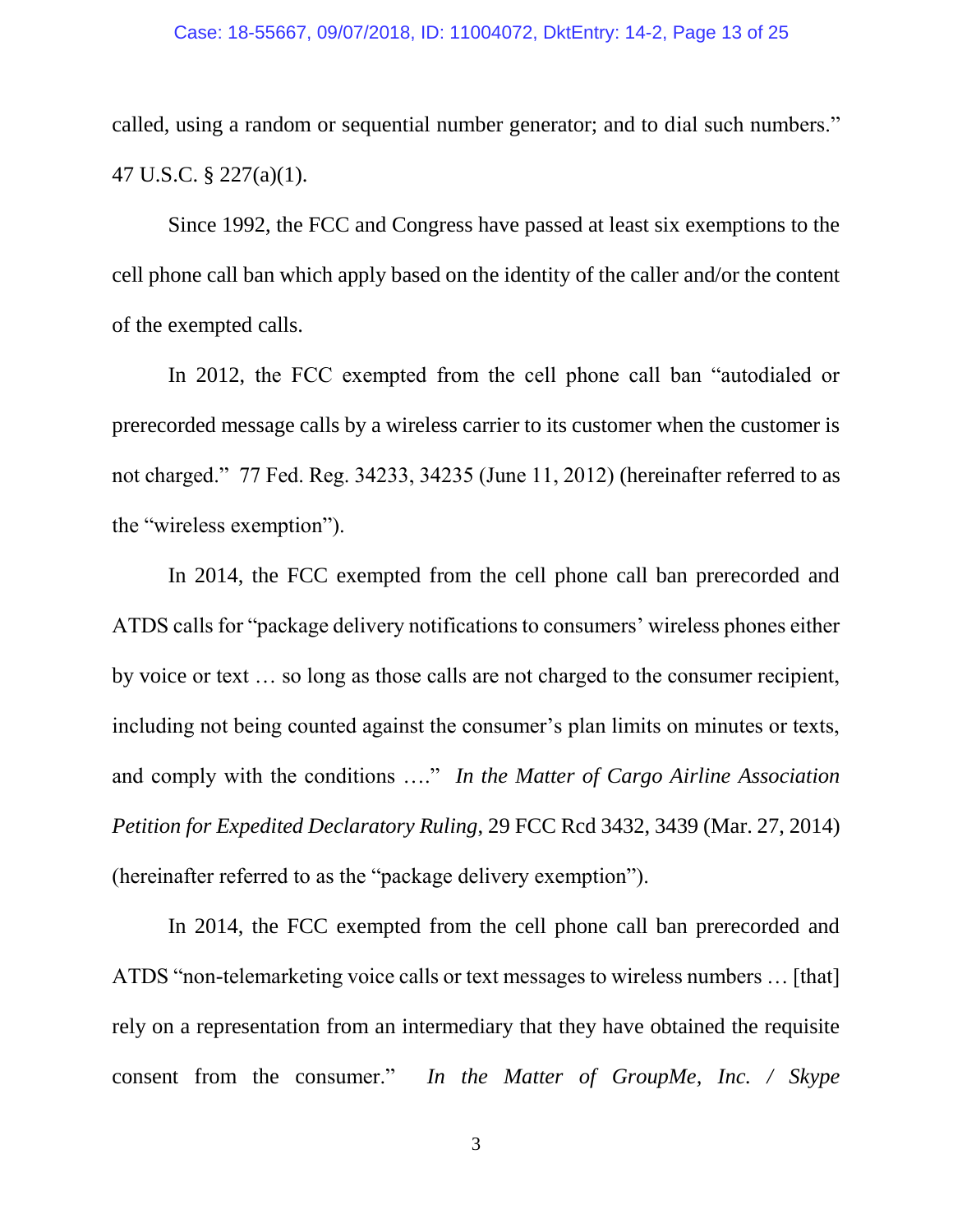*Communications S.A.R.L.*, 29 FCC Rcd 3442, 3444 (Mar. 27, 2014) (hereinafter referred to as the "intermediary consent exemption").

In 2015, the FCC exempted from the cell phone call ban prerecorded and ATDS "non-telemarketing, healthcare calls that are not charged to the called party" and "for which there is exigency and that have a healthcare treatment purpose …." In re Rules and Regulations Implementing the Tel. Consumer Prot. Act of 1991 et *al.*, 30 FCC Rcd 7961, 8930-31 (July 10, 2015) (hereinafter referred to as the "HIPAA exemption").

In 2015, the FCC exempted from the cell phone call ban prerecorded and ATDS calls regarding "(1) 'transactions and events that suggest a risk of fraud or identity theft; (2) possible breaches of the security of customers' personal information; (3) steps consumers can take to prevent or remedy harm caused by data security breaches; and (4) actions needed to arrange for receipt of pending money transfers.'" *Id*. at 8023 (hereinafter referred to as the "bank and financial exemption").

In 2015, Congress exempted from the cell phone call ban prerecorded and ATDS calls "made solely to collect a debt owed to or guaranteed by the United States". Bipartisan Budget Act of 2015, Pub. L. No. 114-74, tit. 3, § 301(a), 129 Stat. 584, 588 (2015) (amending 47 U.S.C. § 227(b)(1)(A)(iii); 47 C.F.R. §  $64.1200(a)(1)(iii)$  (hereinafter referred to as the "debt collection exemption").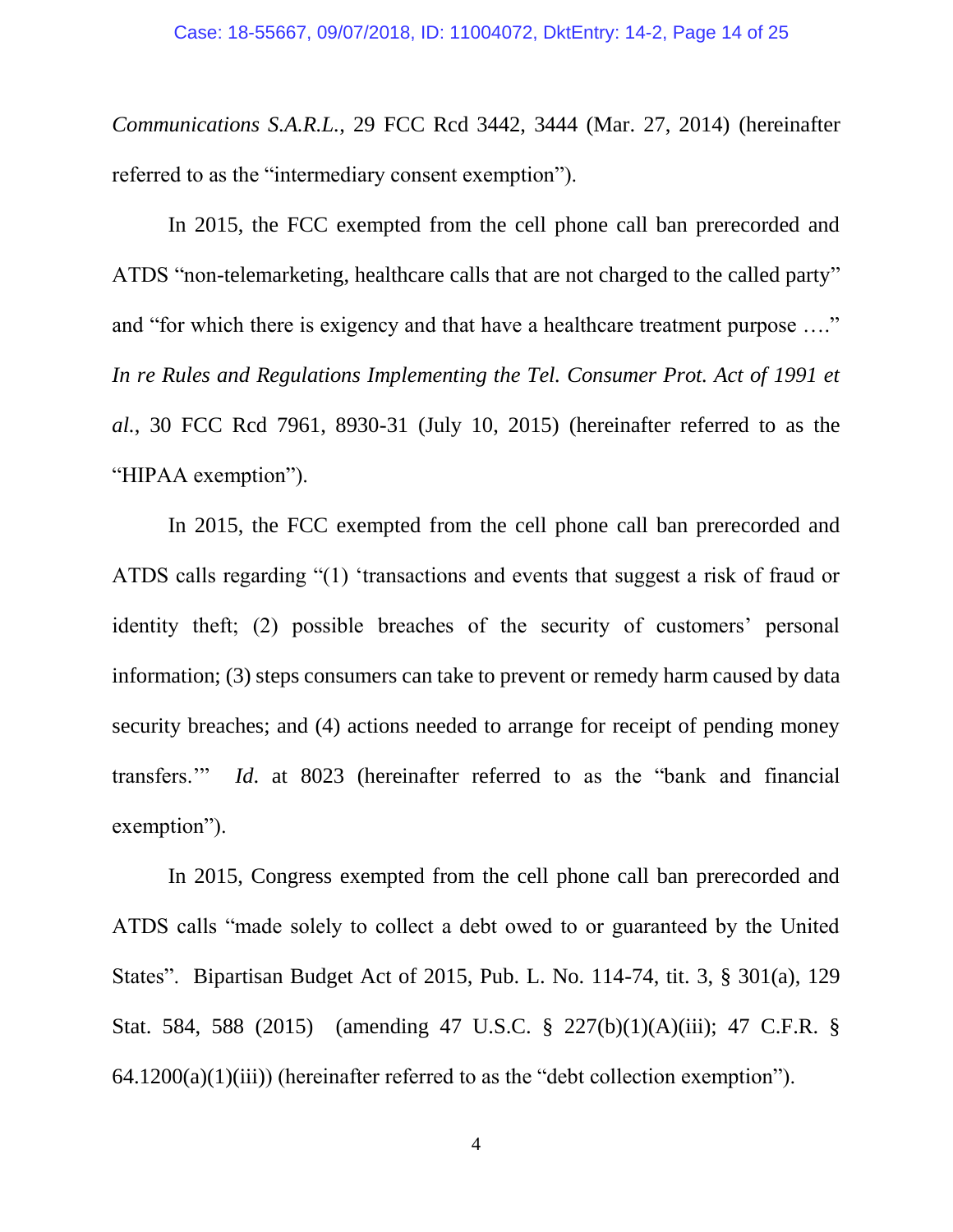In 2016, the FCC exempted from the cell phone call ban prerecorded and ATDS calls from federal government officials conducting official business. *In re Rules and Regulations Implementing the Tel. Consumer Prot. Act of 1991 et al.*, CG Docket No. 02-278, July 5, 2016 at  $\P$  12 (hereinafter referred to as the "official federal government business exemption2").

#### **B. The ban favors commercial speech over political speech.**

<span id="page-18-0"></span>The First Amendment reflects a "profound national commitment" to the principle that "debate on public issues should be uninhibited, robust, and wideopen," and has "consistently commented on the central importance of protecting speech on public issues." *Boos v. Barry*, 485 U.S. 312, 318 (1998).

"[P]olitical speech is at the very core of the First Amendment." *Carey v. Fed. Elec. Comm'n.*, 791 F. Supp. 2d 121, 133-34 (D.D.C. 2011) (citing *Buckley v. Valeo*, 424 U.S. 1, 39 (1976)). "The First Amendment affords the broadest protection to such political expression in order 'to assure the unfettered interchange of ideas for the bringing about of political and social changes desired by people.'" *McIntyre v. Ohio Elec. Comm'n.*, 514 U.S. 334, 346 (1995).

It is well-settled that government cannot favor lesser protected commercial speech, e.g. debt collection, over fully protected speech, e.g. political speech. *Metromedia, Inc. v. City of San Diego*, 453 U.S. 490, 513 (1981).

As is obvious on its face, the cell phone call ban does just that.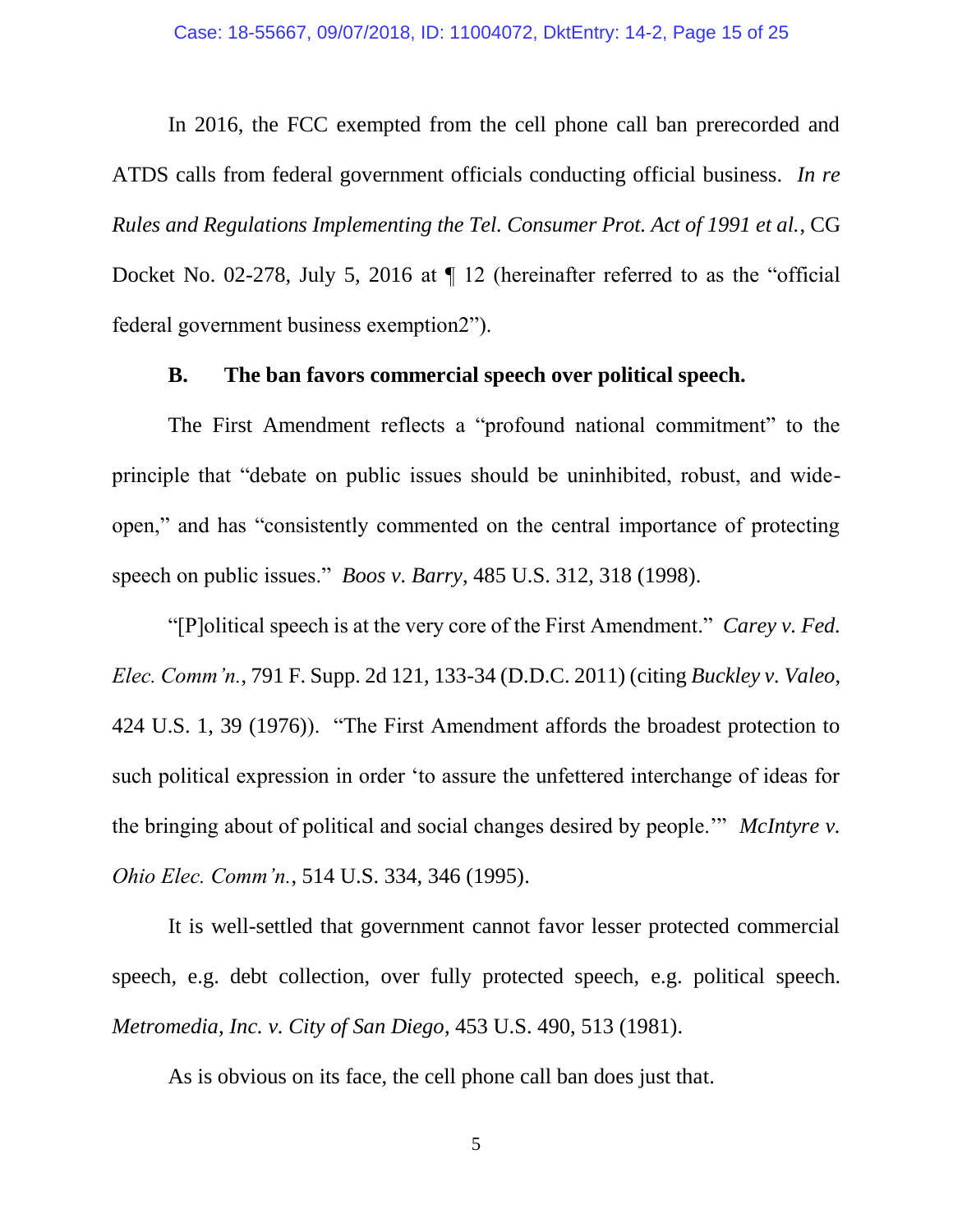### <span id="page-19-0"></span>**II. The cell phone call ban infringes on the consumer's right to be informed concerning political issues.**

By restricting AAPC and other political calls and favoring government debt collection calls, the cell phone call ban infringes upon consumers' right to be informed.

Currently, 50.8 percent of the population only use a cell phone and this proportion is rising<sup>2</sup>. This statistic comes from the Centers Disease Control Prevention ("CDC"). It is obvious that this agency would need to know this percentage for emergency purposes.

Its relevance to political speech and an informed populous is also obvious. The same CDC data concluded that young adults in rented housing are more than likely to be wireless only, as are people with lower incomes. *Id*.

Thus, a get out the vote call by a political candidate to landlines, allowed by the cell phone call ban, would reach a different demographic than the same call, banned by the cell phone call ban, to cell phones.

The cell phone call ban thus influences whether wealthy or poor, old or young, or home owner or renter voters receive political messages. By applying a thumb to

l

<sup>2</sup> *See* National Public Radio, *The Daredevils Without Landlines – And Why Health Experts Are Tracking Them*, ALL TECH CONSIDERED (May 4, 2017, 12:01 AM), https://www.npr.org/sections/alltechconsidered/2015/12/03/458225197/thedaredevils-without-landlines-and-why-health-experts-are-tracking-them.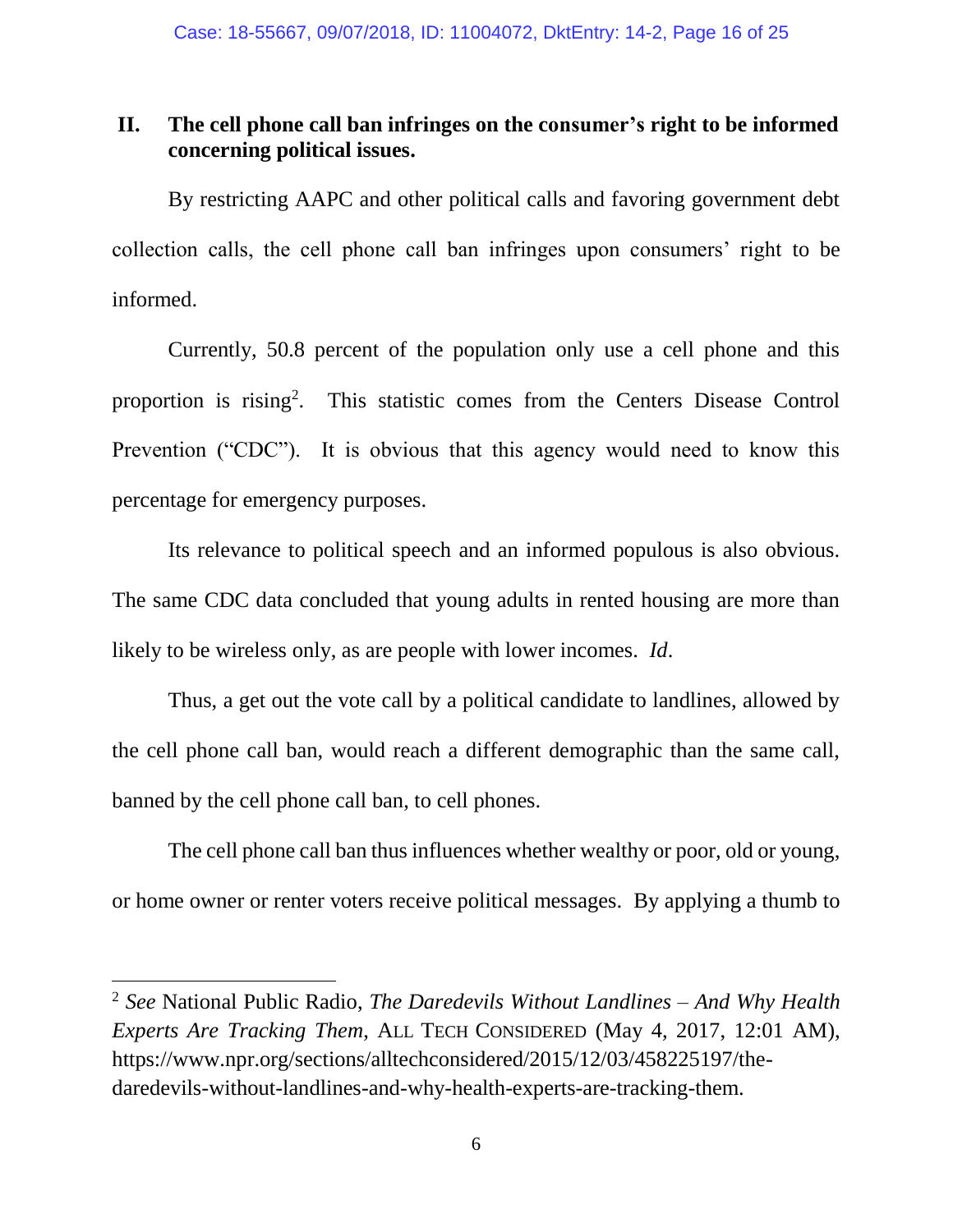this scale of information receipt, the cell phone call ban improperly infringes upon political speech and the right of citizens to be informed.

### <span id="page-20-0"></span>**III. The cell phone call ban is content-based and cannot withstand strict scrutiny.**

Courts must apply strict scrutiny to determine the constitutionality of contentbased restrictions of speech. *Citizens United v. Fed. Election Comm'n*, 558 U.S. 310, 340 (2010). This requires "the government to prove that the restriction 'furthers a compelling interest and is narrowly tailored to achieve that interest.'" *Id*. (citing *Fed. Election Comm'n v. Wis. Right to Life, Inc.*, 551 U.S. 449, 464 (2000)); *Cahaly v. Larosa*, 796 F.3d 399, 405 (4th Cir. 2015). Strict scrutiny requires that the government use the "least restrictive means" available among effective alternatives to accomplish its legitimate goal. *Ashcroft v. ACLU*, 542 U.S. 656, 666 (2004). If there are plausible less restrictive alternatives available, then the statute cannot withstand strict scrutiny. *Cahaly*, 796 F.3d at 405. Further, the ameliorative actions of the FCC and Congress cannot cure the unconstitutionality of the cell phone call ban.

#### <span id="page-20-1"></span>**A. The cell phone call ban does not further a compelling governmental interest.**

The protection of residential privacy is undoubtedly a compelling governmental interest. *Carey v. Brown*, 447 U.S. 455, 471 (1980). But the cell phone call ban does not further this compelling governmental interest.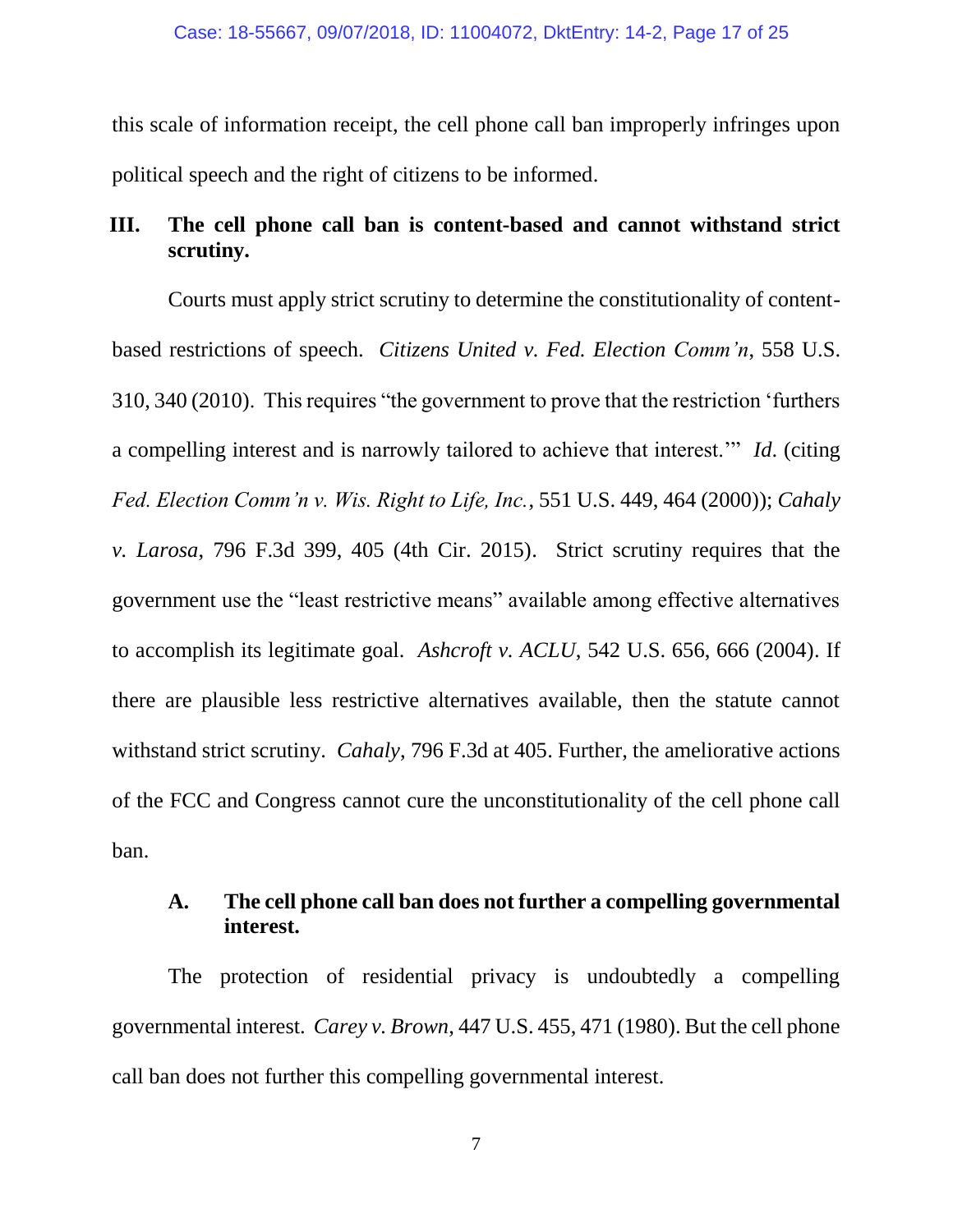#### Case: 18-55667, 09/07/2018, ID: 11004072, DktEntry: 14-2, Page 18 of 25

The exemptions carved out of the cell phone call ban demonstrate that protection of residential privacy was not the FCC or Congress' purpose when they created multiple exemptions to the cell phone call ban. *See* 105 Stat. 2394. There must have been some other purpose, as debt collection calls can have no less deleterious effect on privacy than calls made by the AAPC's members. Commercial entities including wireless carriers, package delivery and healthcare companies, third-party-intermediaries, financial institutions, and government debt collectors are permitted to make autodialed or prerecorded calls with fewer restrictions than imposed on calls made by the AAPC's members engaging in political speech.

These commercial entities are precisely the sources of calls from whom the Court states the "unwilling listener" might want to be protected. There is no explanation for why calls from such commercial entities, the government or its forprofit debt collectors are any less intrusive or less unwelcome than calls made by AAPC members that deliver constitutionally protected political messages.

The cell phone call ban has become a way for the FCC and Congress to favor certain speakers and content rather than protect telephone subscribers' residential privacy. The intrusion into residential privacy is not lessened merely by the fact that autodialed or prerecorded calls to collect debt are made on behalf of the United States as opposed to on behalf of a private actor. The cell phone call ban fails to further a compelling governmental interest as demonstrated by the exemptions.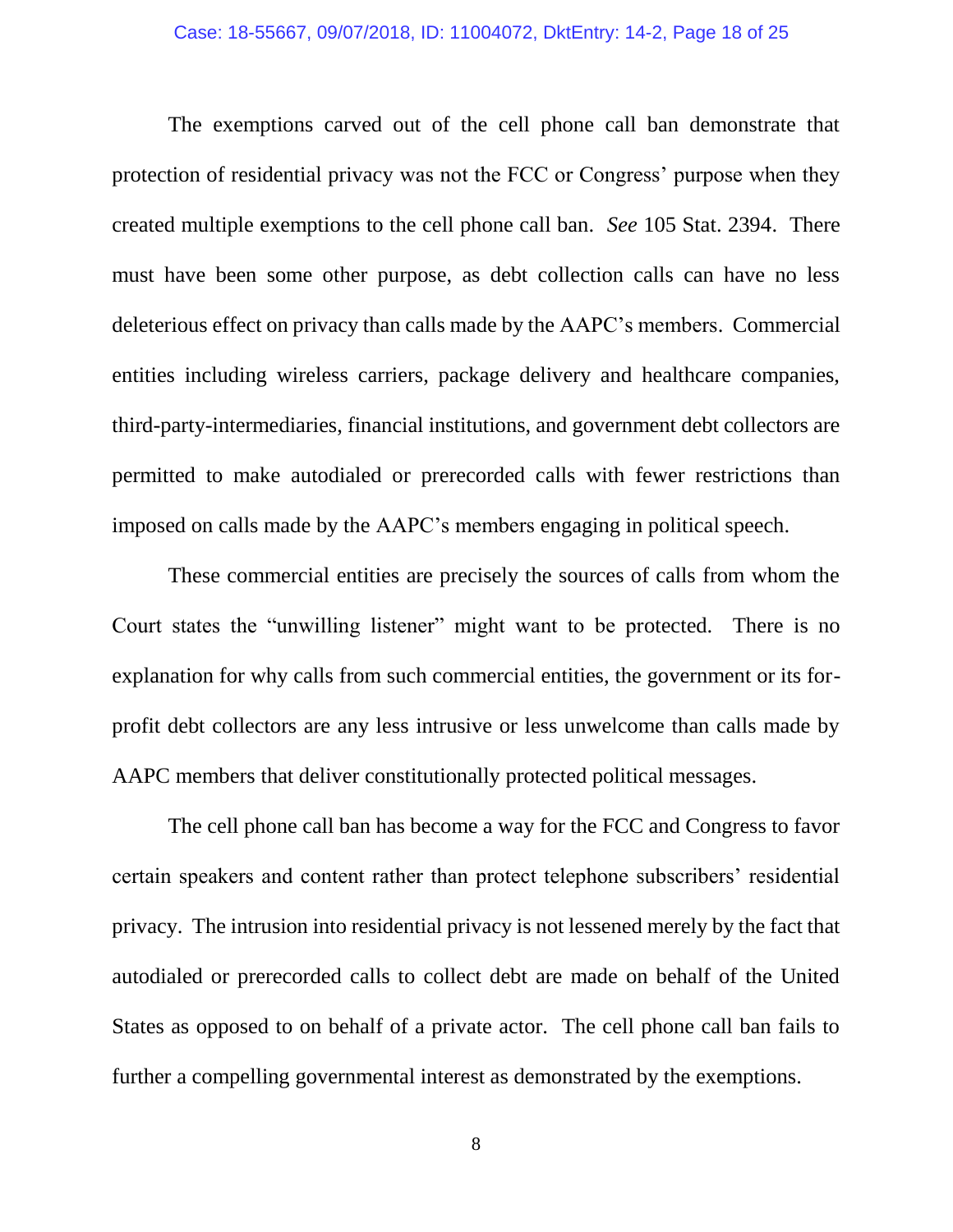### <span id="page-22-0"></span>**B. The cell phone call ban is not narrowly tailored to further a compelling governmental interest.**

Content-based restrictions that serve compelling governmental interests must be narrowly tailored to meet those interests. *Reed v. Town of Gilbert,* 135 S. Ct. 2218, 2231 (2015). While narrow tailoring does not require perfect tailoring, *Williams-Yulee v. Fla. Bar*, 135 S. Ct. 1656, 1671 (2015), the restriction cannot be underinclusive or overinclusive in the speech that it restricts. *Cahaly*, 796 F.3d at 405. Contrary to the district court's finding, the cell phone call ban is both.

In *Cahaly*, the Fourth Circuit held the South Carolina robocall ban was (1) underinclusive because it restricted political and consumer robocalls but permitted the "unlimited proliferation" of other types of calls causing the same problem; and (2) overinclusive because it targeted political calls when consumer complaints overwhelmingly involve commercial calls. *Cahaly*, 796 F.3d at 406. The court held the South Carolina robocall ban was not narrowly tailored to further the assumed compelling interest of residential privacy. *Id*.

Likewise, the cell phone call ban is underinclusive because it restricts autodialed or prerecorded political calls but permits the less protected speech of commercial entities including wireless carriers, package delivery and healthcare companies, third-party-intermediaries, financial institutions, and government debt collectors.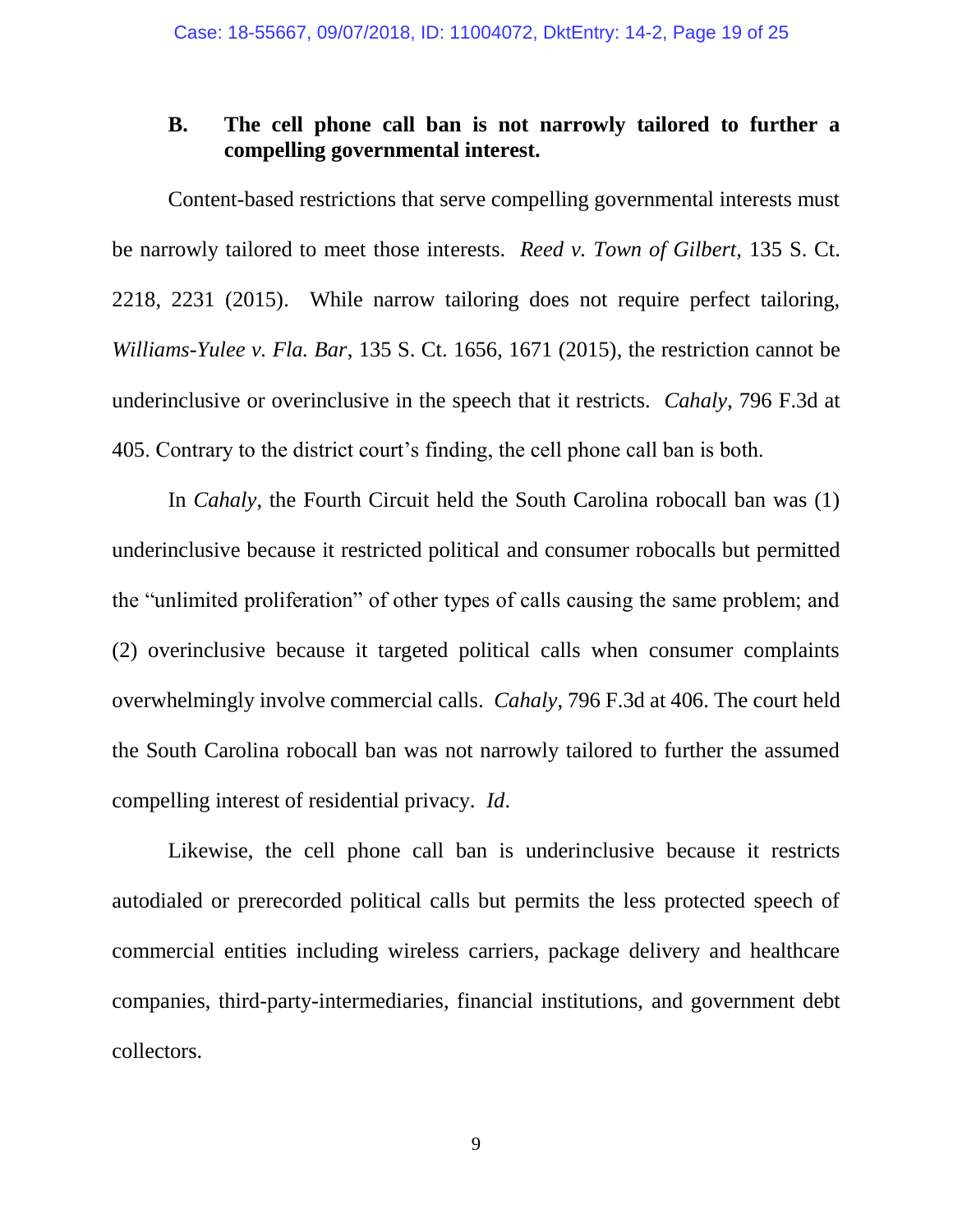The cell phone call ban sets no limitation on what type of calls can be made as long as the calls are to collect a debt owed to or guaranteed by the United States government. 47 U.S.C. § 227(b)(1)(A)(iii). The FCC and Congress cannot prohibit autodialed or prerecorded political calls based on the compelling state interest of protecting "residential privacy and tranquility from unwanted and intrusive robocalls", but then do an about-face and allow *commercial* robocalls to collect a debt owed to or guaranteed by the United States. *Cahaly*, 796 F.3d at 405. Permitting political calls not only would be in keeping with the spirit of the First Amendment, but it would do no appreciable damage to the privacy interests underlying the TCPA. *See, e.g., Gallion*, 287 F. Supp. 3d at 930; *Brickman v. Facebook, Inc.,* 230 F. Supp. 3d 1036, 1048 (N.D. Cal. 2017).

Furthermore, restrictions on speech cannot be "overinclusive by unnecessarily circumscribing protected expression." *Cahaly*, 796 F.3d at 405 (internal quotation marks omitted). But the cell phone call ban does just that. It is overinclusive because it prohibits autodialed or prerecorded calls consumers desire, expect, or benefit from, including calls made by AAPC members that contain fully-protected speech such as "get out the vote" calls, survey and other important informational calls, and voter registration drives.

Thus, like the South Carolina statute in *Cahaly*, the cell phone call ban is not narrowly tailored to further a compelling governmental interest. It is underinclusive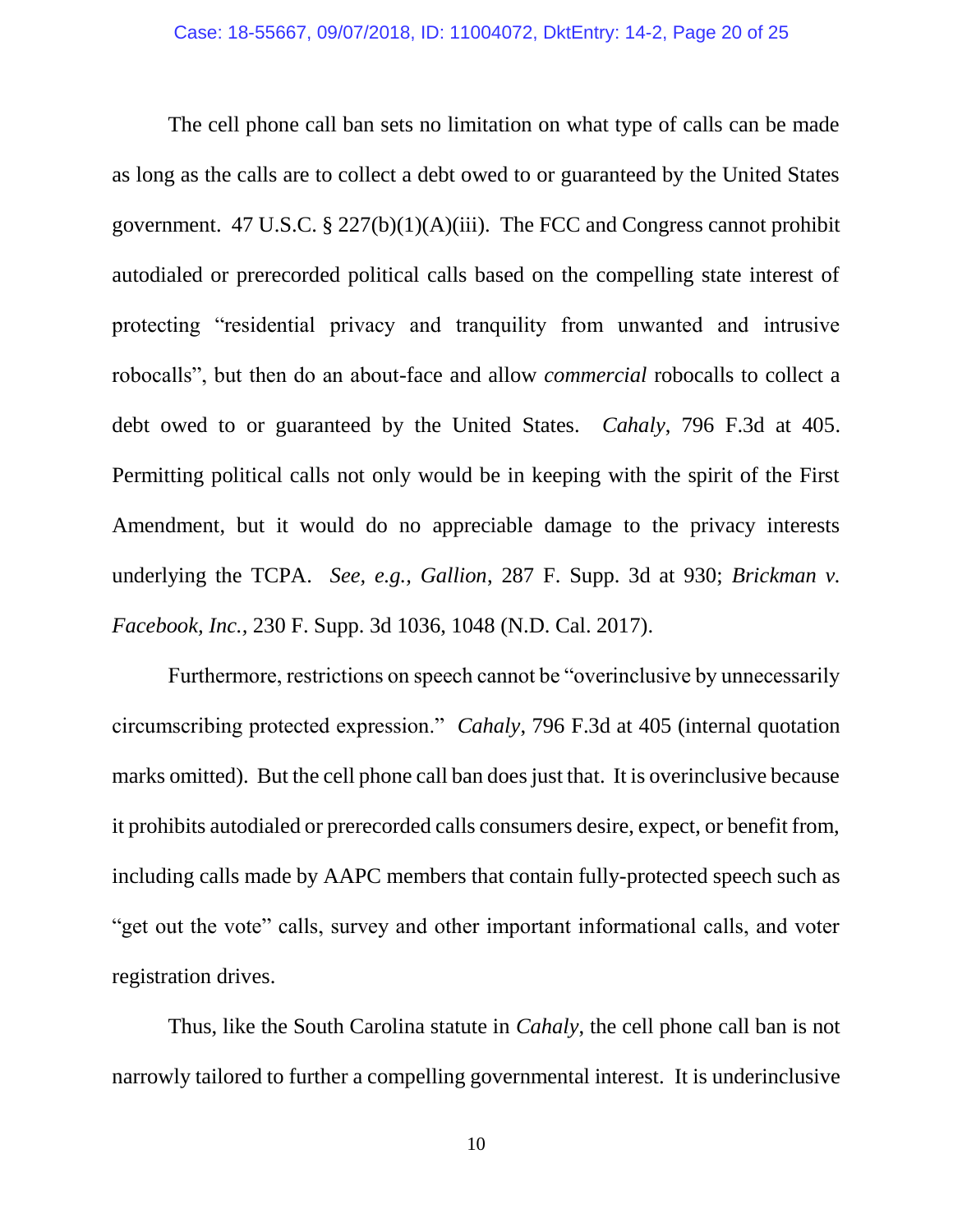#### Case: 18-55667, 09/07/2018, ID: 11004072, DktEntry: 14-2, Page 21 of 25

because it permits calls from certain exempted commercial entities including wireless carriers, package delivery and healthcare companies, third-partyintermediaries, financial institutions, and government debt collectors. *See Cahaly*, 796 F.3d at 406. These calls have the same – if not worse – effect on telephone subscribers' residential privacy. The cell phone call ban is similarly overinclusive because it restricts the fully-protected political speech of the AAPC.

#### <span id="page-24-0"></span>**C. There are less restrictive alternatives than enforcement of the cell phone call ban to achieve the government's purpose.**

Strict scrutiny requires that the cell phone call ban use the least restrictive means available to achieve the FCC and Congress' purported interest in residential privacy. *Holt v. Hobbs*, 135 S. Ct. 853, 863 (2015). "If a less restrictive alternative would serve the Government's purpose, the legislature must use that alternative." *United States v. Playboy Entm't Group,* 529 U.S. 803, 813 (2000); *Cahaly*, 796 F.3d at 405.

In *Cahaly,* this Court held a South Carolina robocall statute unconstitutional as it banned unsolicited prerecorded calls including "automatically announced calls of a political nature including, but not limited to, calls relating to political campaigns," but there were other plausible less restrictive alternatives including time-of-day limitations, mandatory disclosure of the caller's identity, or do-not-call lists. *Cahaly*, 796 F.3d at 405.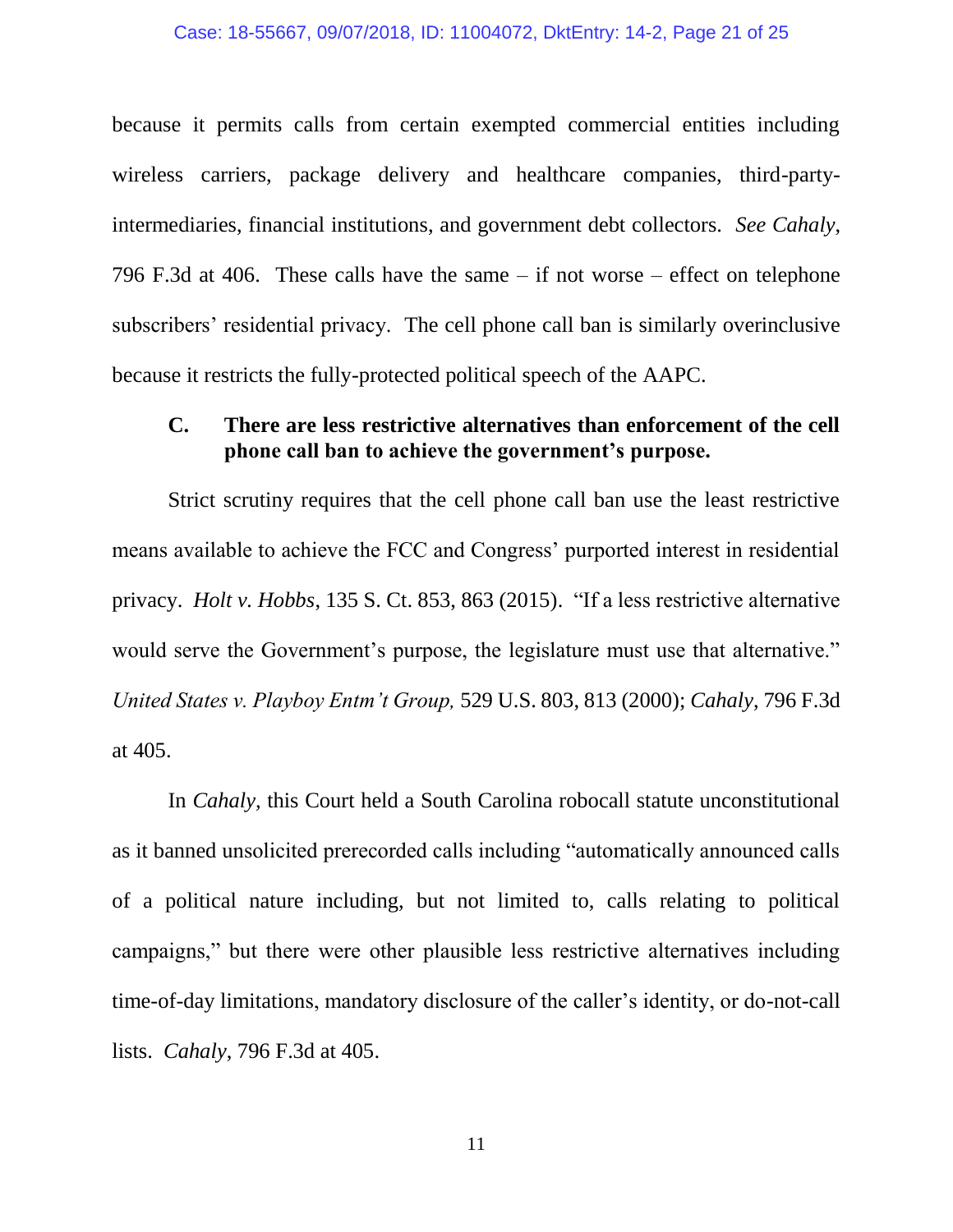Granting Appellant the relief requested would not leave telephone subscribers' residential privacy unprotected as the National Do-Not-Call Registry and state do-not-call laws would remain in place, as well as the rest of the TCPA, the Fair Debt Collection Practices Act, 15 U.S.C. § 1692 *et seq*., the Telemarketing Sales Rule, 16 C.F.R. § 310 *et seq*., and similar state and federal election, consumer protection, and unfair trade practices laws.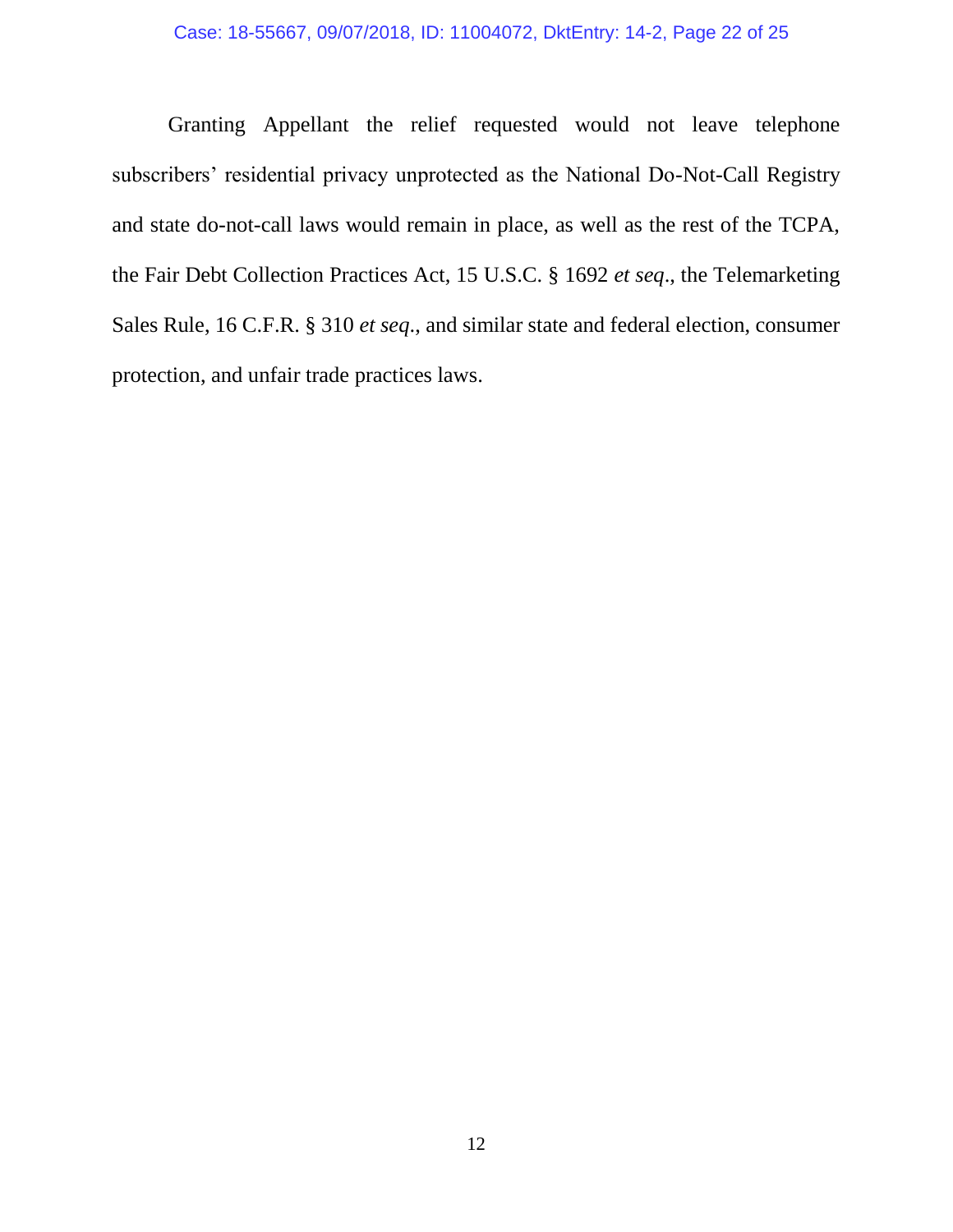Case: 18-55667, 09/07/2018, ID: 11004072, DktEntry: 14-2, Page 23 of 25

## **CONCLUSION**

<span id="page-26-0"></span>For the foregoing reasons, Amicus AAPC prays this court grant Appellant the relief it requests and such other relief as it deems just and proper.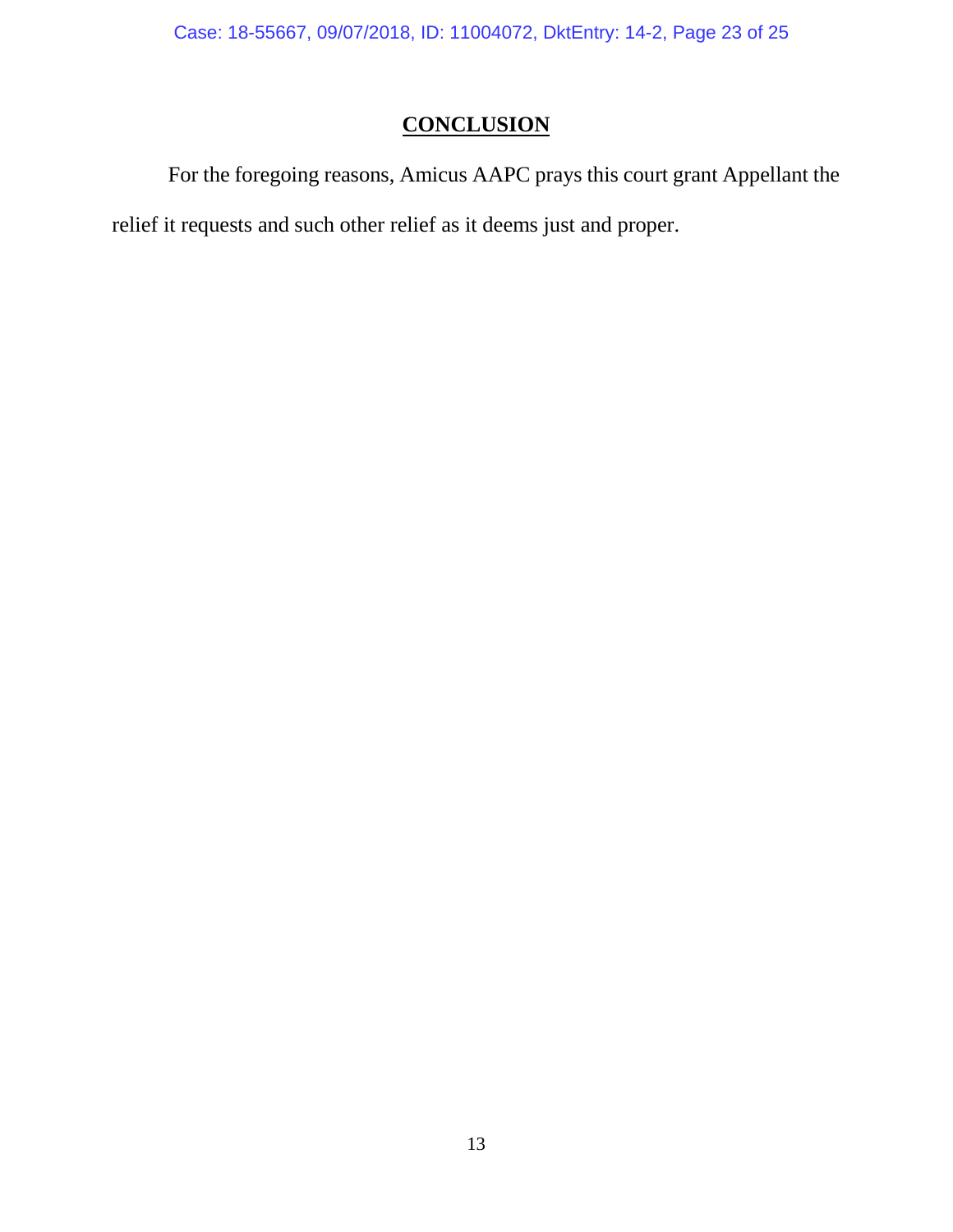## **CERTIFICATE OF COMPLIANCE**

<span id="page-27-0"></span>I hereby certify that this brief complies with the type-face requirements of Federal Rule of Appellate Procedure 32(a)(5) and the type-volume limitations of Rule  $32(a)(7)(B)$ . The brief contains 2,948 words, excluding the parts of the brief excluded by Fed. R. App. P. 32(f).